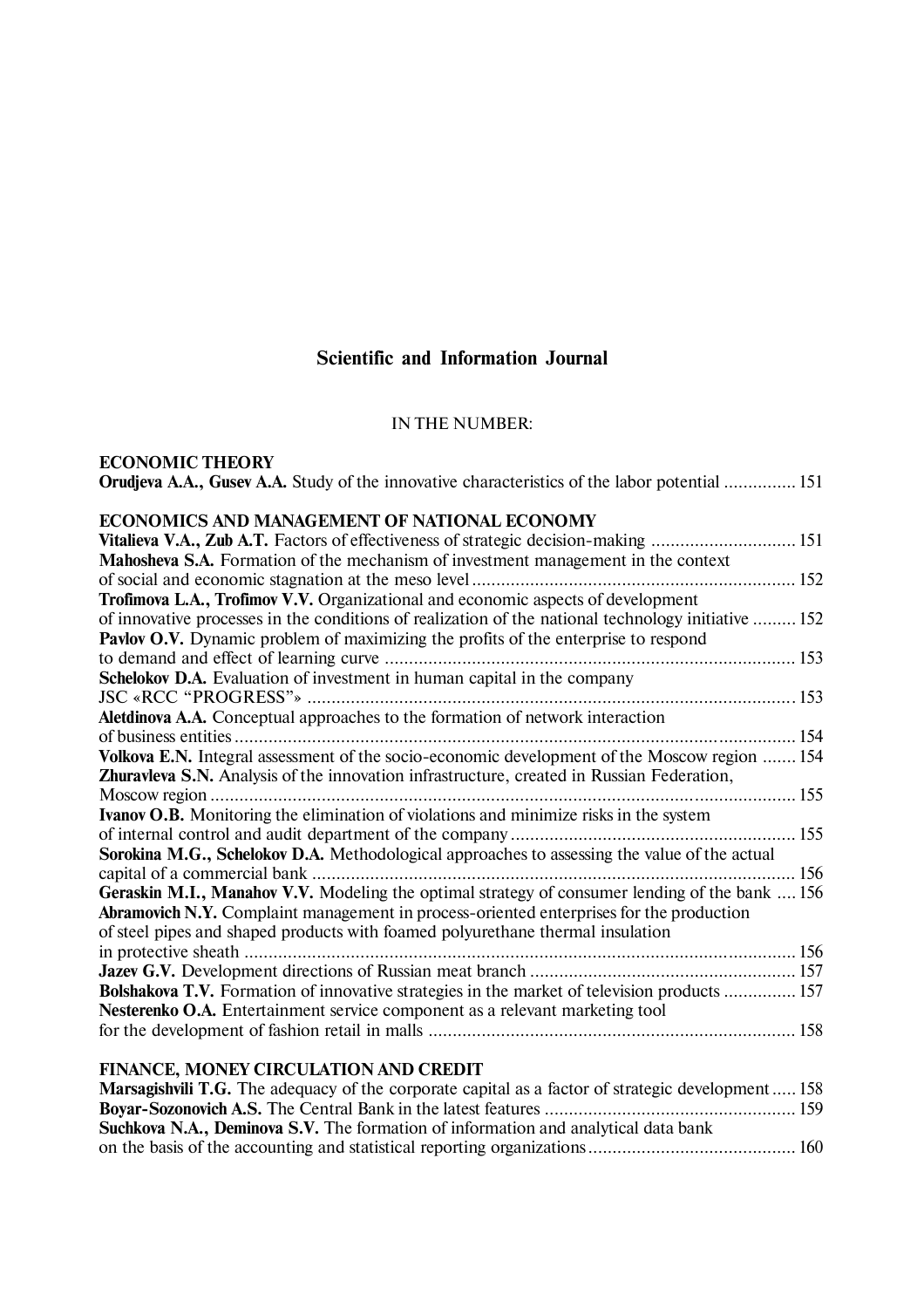| 150 English Version             | Economic<br><b>Sciences</b>                                                                                                                                                                                                                                                | 12(133)<br>2015 |
|---------------------------------|----------------------------------------------------------------------------------------------------------------------------------------------------------------------------------------------------------------------------------------------------------------------------|-----------------|
|                                 | <b>Manuilenko V.V., Mishchenko A.A.</b> Development of methodological tools for assessing innovation                                                                                                                                                                       |                 |
|                                 | <b>Bunko V.A.</b> The taxation theory in retrospective: formation stages of scientific methodology 162<br><b>Kulumbekova T.E.</b> Optimization of application of measures of security of payment                                                                           |                 |
| <b>BOOK KEEPING, STATISTICS</b> |                                                                                                                                                                                                                                                                            |                 |
|                                 | Abdalova E.B., Karel'skaya S.N. The influence of time on measurement of objects                                                                                                                                                                                            |                 |
|                                 | Sychev S.A., Egorova E.A., Epstein N.D. Analysis of the structure of employment<br>Fomin M.A. Statistical analysis of the housing market of Moscow region 165                                                                                                              |                 |
| <b>WORLD ECONOMY</b>            |                                                                                                                                                                                                                                                                            |                 |
|                                 | Grachev G.V. Bank of Russia's policy impact on financial market's performance  166<br>Kotlyarov N.N., Levchenko L.V., Alexeev P.V. Problems and prospects of free movement<br>Semenushnova E.N. Features and problems for the activities of Russian companies in India 168 |                 |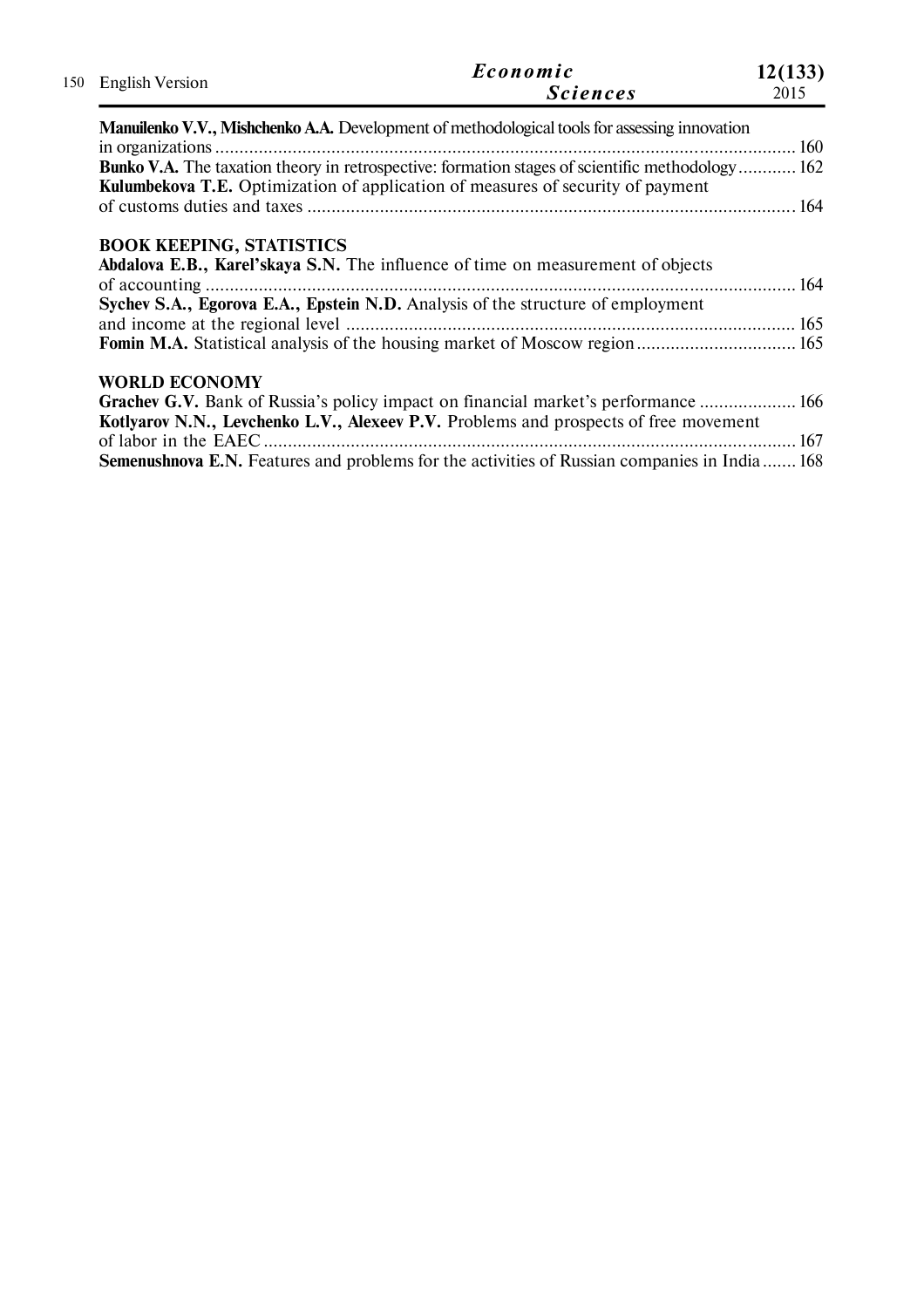**12(133)**

# **ECONOMIC THEORY**

## **STUDY OF THE INNOVATIVE CHARACTERISTICS OF THE LABOR POTENTIAL**

© 2015 Orudjeva Anna Alexandrovna PhD in Economics, Deputy Director on Educational Work © 2015 Gusev Alexander Alexandrovich PhD in Economics, Associate Professor, Head of the Department of Economics and Management Rostov-on-Don Branch Moscow Academy of Entrepreneurship under Government of Moscow Belomorsky lane, 98, Rostov-on-Don, Russia, 344065 E-mail:orudzheva\_anna@mail.ru

The article is devoted to identifying the conditions of formation and development of innovative labor potential participation in complex economic institutions, especially at the level of households, businesses and the state, in the current economic conditions.

*Key words:* quality of labor potential, innovative human resources, manufacturing innovation.

# **ECONOMICS AND MANAGEMENT OF NATIONAL ECONOMY**

### **FACTORS OF EFFECTIVENESS OF STRATEGIC DECISION-MAKING**

© 2015 Vitalieva Vera Anatolievna PhD in Economics, Director of the Program of Increasing the Efficiency of the Sales Function The Company "Schneider Electric" Divintsev str., 12/1, Moscow, Russia, 127018 © 2015 Zub Anatoly Timofeevich Doctor of Philosophical Sciences, Professor Moscow State University named after M.V. Lomonosov Lenin Hills, 1, Moscow, Russia, 119991 E-mail: vera.vitalieva@schneider-electric.com, zubat@spa.msu.ru

The article gives characteristics of strategic decisions are determined by common factors of efficiency of their adoption, the most important of which are the assessment of environmental factors, the attitude of key stakeholders to strategic alternatives, evaluation of internal organizational capabilities and resources. Developing a paradigm of effective strategic decisions, the contents of which are characteristics of the organization, the used technology, organizational policies and available resources. The concepts of effective, efficient and ineffective solutions are considered. The efficiency of strategic decisions is defined as the level of involvement of leadership in decision making, and rating the importance of the decision to develop an organizational strategy.

*Key words:* strategic decisions, strategic gap, efficiency of decisions, strategic implementation, organizational stakeholders.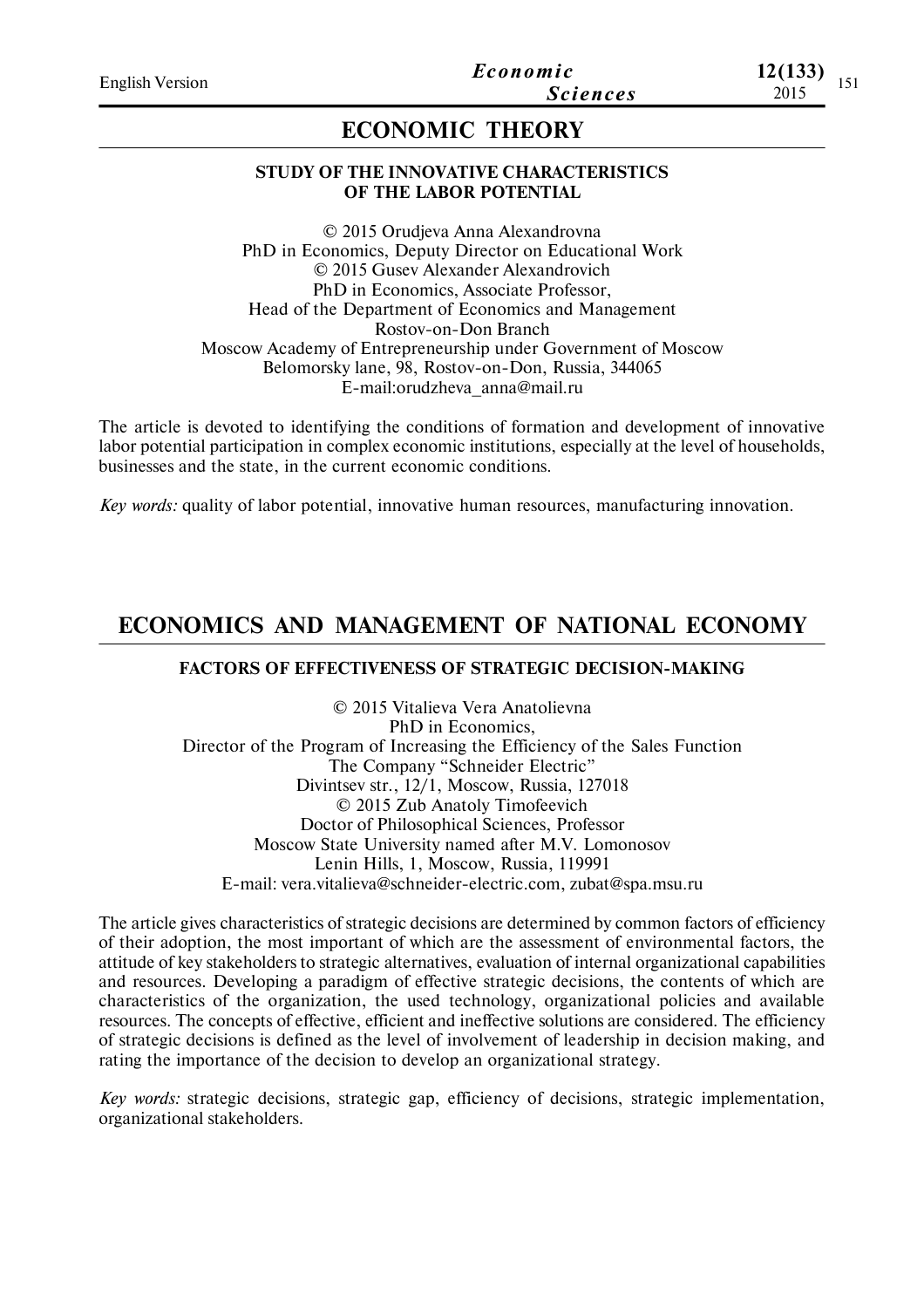|                     | Economic        | 12(133) |
|---------------------|-----------------|---------|
| 152 English Version | <b>Sciences</b> | 2015    |

#### *References*

1. *Freeman E., Harrison J.* Stakeholder theory: the state of the art. Cambridge, 2010.

2. *Kourdi J.* Business Strategy: A guide to effective decision-making. New York, 2015.

3. *Birnbaum B.* Strategic Thinking: A Four Piece Puzzle. Kindle Edition, 2014.

4.*Harrison J.* Strategic Management: of Resources and Relationships. New York, 2002.

5. *Donaldson J., Silman J.* Accelerated Dragons. Boston, 1998.

6. *Ledington P.* Soft systems methodology - core concepts. San Francisco, 2014.

7. *Mullins J., Walker О.* Marketing Management: A Strategic Decision-Making. New York, 2011.

#### **FORMATION OF THE MECHANISM OF INVESTMENT MANAGEMENT IN THE CONTEXT OF SOCIAL AND ECONOMIC STAGNATION AT THE MESO LEVEL**

© 2015 Mahosheva Salima Alexandrovna

Doctor of Economics, Professor, Head of Department "Regional Management" Institute of Informatics and Problems of Regional Management of the Kabardino-Balkarian Scientific Centre of the Russian Academy of Sciences I. Armand str., 37a, Nalchik, Kabardino-Balkarian Republic, Russia, 360003 E-mail: Salima@list.ru

In connection with the objective trend of decentralization of economic management special role in achieving the objectives of innovative development of the country , which should ensure a faster growth of the national economy compared with the average growth belongs to regions that require primarily to improve the quality of regional governance structures to create favorable conditions for investment activities. Region , in turn, is one of the subsystems of the national socio- economic system and has close ties with the federal regulatory systems , with other regions and with the outside world.

*Кey words:* investment attractiveness, investment climate, investment, regional economy.

#### **ORGANIZATIONAL AND ECONOMIC ASPECTS OF DEVELOPMENT OF INNOVATIVE PROCESSES IN THE CONDITIONS OF REALIZATION OF THE NATIONAL TECHNOLOGY INITIATIVE**

© 2015 Trofimova Lyudmila Afanasievna Doctor of Economics, Professor © 2015 Trofimov Valery Vladimirovich Doctor of Technical Sciences, Professor St. Petersburg State University of Economics Sadovaya str., 21, St. Petersburg, Russia, 191023 E-mail: natalia.fomina@mail.ru

The article examines aspects of the development of innovative processes, providing technological innovation and development of high-tech industries in the conditions of realization of the project "new production technologies"; substantiates the purpose of creation of scientific-industrial consortia that represent industry-level innovation ecosystems; describes the mechanism of development of innovation ecosystems.

*Key words:* technological innovation, the national technological initiative, research-and-production consortium, the innovation ecosystem, the flow of innovative projects.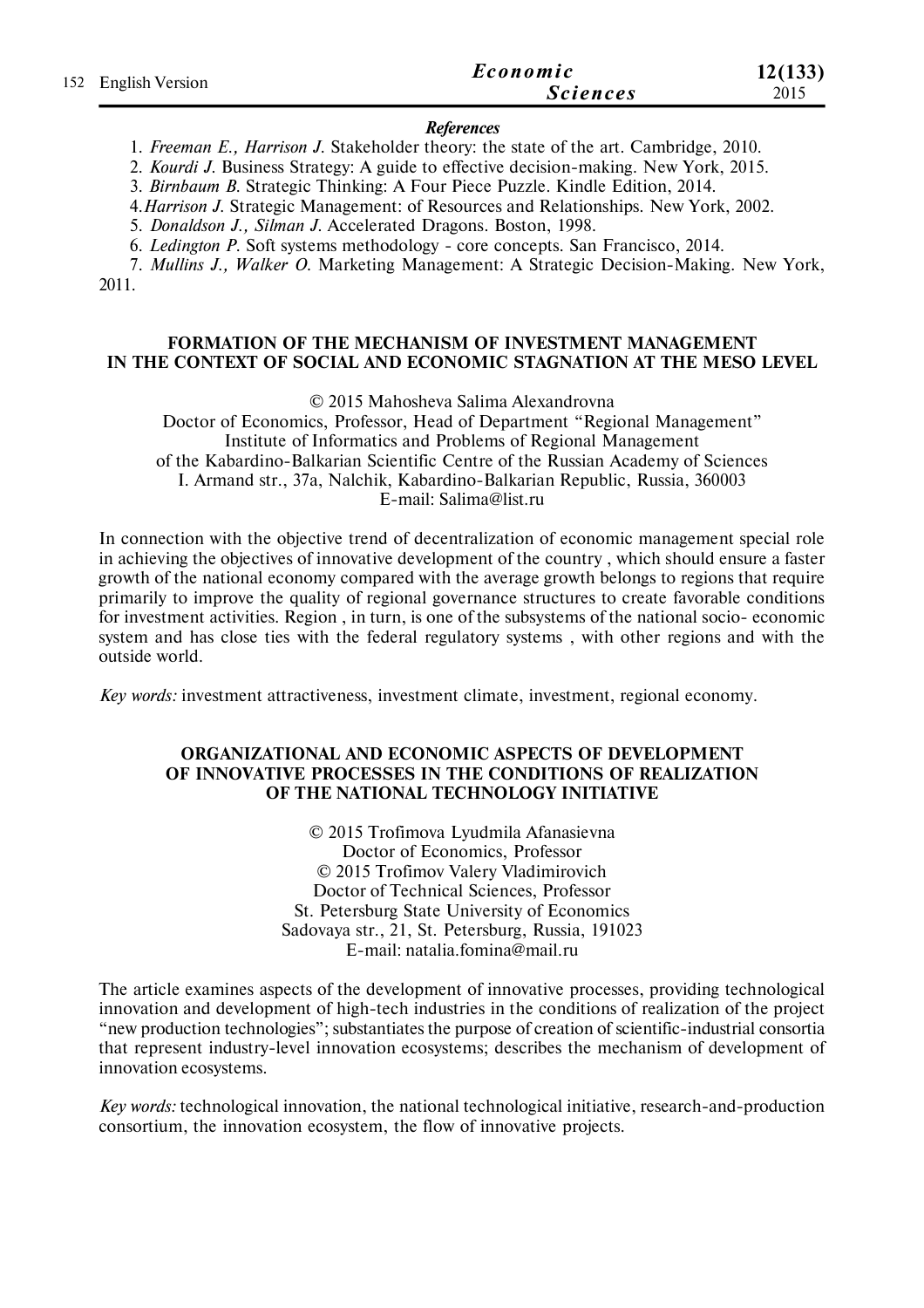| <b>English Version</b> | Economic        | 12(133)       |
|------------------------|-----------------|---------------|
|                        | <i>Sciences</i> | 1 J J<br>2015 |

# **DYNAMIC PROBLEM OF MAXIMIZING THE PROFITS OF THE ENTERPRISE TO RESPOND TO DEMAND AND EFFECT OF LEARNING CURVE**

© 2015 Pavlov Oleg Valerievich Dean of the faculty of economics and management Samara State Aerospace University named after academician S.P. Korolev (National Research University) Moskovskoe shosse, 34, Samara, Russia, 443086 E-mail: pavlov@ssau.ru

Considers the dynamic problem of maximizing the profit of industrial enterprise-the monopolist through the choice of production based on consumer demand and effect of learning curve. The problem is formalized as an optimal control problem of discrete system. Obtained numerical solutions of the formulated problem using the dynamic programming method of Bellman. Contains a study of the influence of model parameters on the optimal solution.

*Key words:* profit maximization, demand curve, the effect of a learning curve, dynamic programming, optimum production volumes.

#### *References*

1. *Wright T.P.* Factors affecting the cost of airplanes // Journal of the Aeronautical Sciences. 1936. Vol. 3, □ 4. P. 122-128.

2. *Newell A., Rosenbloom P.S.* Mechanisms of skill acquisition and the law of practice // Cognitive skills and their acquisition / ed. J.R. Anderson. Hillsdate, NJ, 1980. P 1-51.

3. *Ritter F.E., Schooler L.J.* The learning curve. In International Encyclopedia of the Social and Behavioral Sciences. Amsterdam, 2002. P. 8602-8605.

## **EVALUATION OF INVESTMENT IN HUMAN CAPITAL IN THE COMPANY JSC «RCC "PROGRESS"»**

© 2015 Schelokov Dmitry Alexandrovich PhD in Economics, Associate Professor Joint Stock Company «Rocket and Space Center "Progress"» Zemetsa str., 18, Samara, Russia, 443009 E-mail: dima-shhelokov@yandex.ru

The paper identified the importance of human capital of the organization as an investment, described and analyzed on the example of a particular company technique of budgeting personnel costs and determine its potential, as well as recommendations on the improvement of the budgeting process in personnel costs based on data assessing the effectiveness of investment in staff.

*Key words:* the human capital, skills development, market environment, the stability of equilibrium, the objective function, the optimal solution.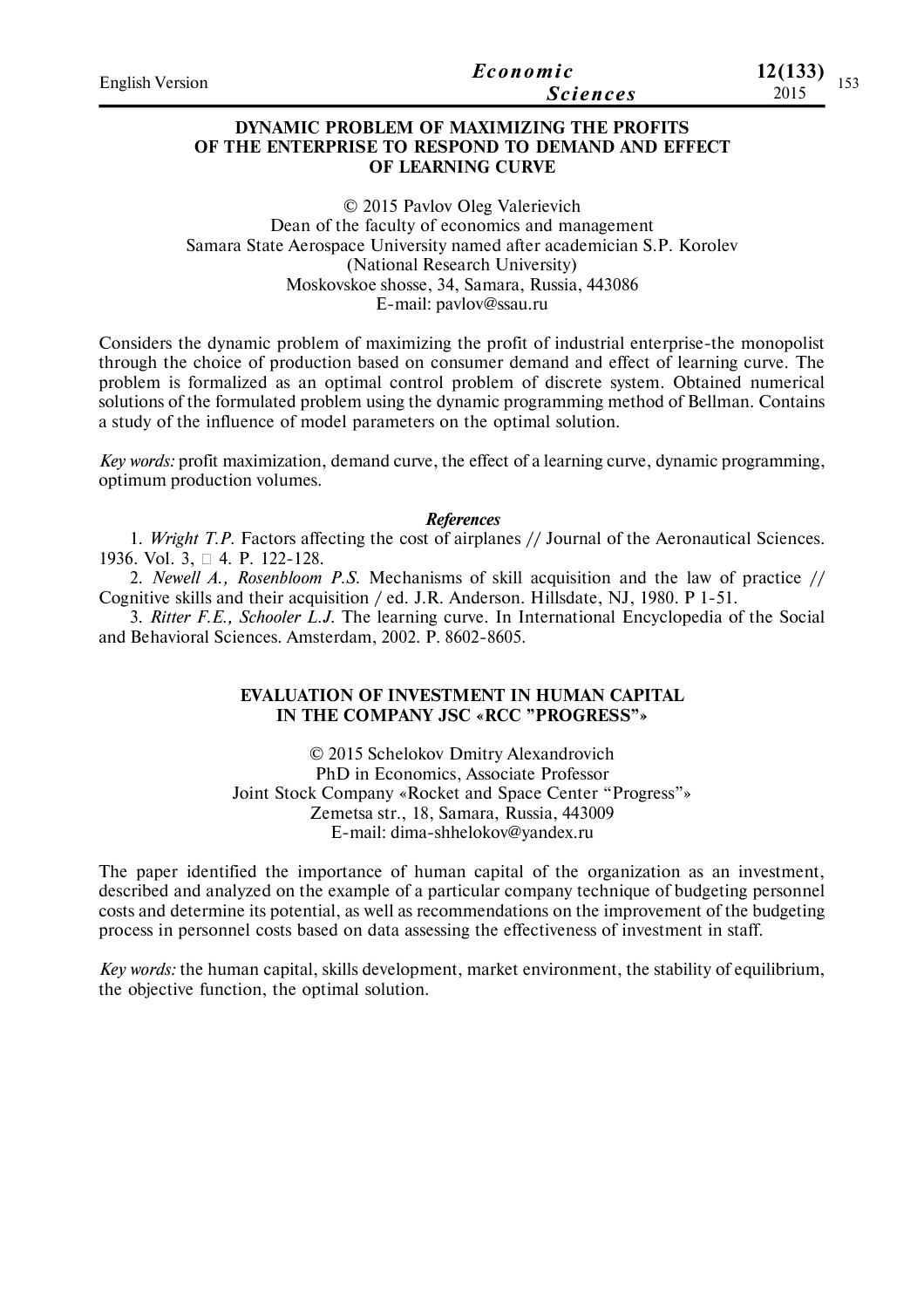|                     | Economic        | 12(133) |
|---------------------|-----------------|---------|
| 154 English Version | <b>Sciences</b> | 2015    |

### **CONCEPTUAL APPROACHES TO THE FORMATION OF NETWORK INTERACTION OF BUSINESS ENTITIES**

© 2015 Aletdinova Anna Alexandrovna PhD of Technical Sciences, Associate Professor Novosibirsk State Technical University Karla Marksa avenue, 20, Novosibirsk, Russia, 630073 E-mail: aletdinova@corp.nstu.ru

The developments of information and communication technologies have provided new forms of social and labor relations. The authors proposed the concept of network interaction of economic activity subjects.

*Key words:* networking, business entities, potential, information, concepts, principles.

Long-term relationships among business entities possible in a compact geographic location minimal and remote, the development of information and communication technologies has allowed them to increase. They are more effective, as they provide high level of information exchange. The study focused process of business entities networking and the subject of research are the socio-economic relations that contribute to the theoretical and methodological bases, principles of network interaction formation that occurs in the modern economy.

### *References*

1. *Golichenko O.G.* Osnovnye faktory razvitija nacional'noj innovacionnoj sistemy: uroki dlja Rossii [The main factors of development of national innovation systems: lessons for Russia]. Moskva, 2011.

2. *Korickij A.V.* Chelovecheskij kapital, kak faktor jekonomicheskogo razvitija regionov Rossii [Human capital as a factor of economic development of Russian regions]. Novosibirsk, 2010.

3. *Gorlacheva E.N.* Rol' mezhfirmennogo vzaimodejstvija v formirovanii innovacionnyh setej. URL: https://docviewer.yandex.ru/?url=http%3A%2F%2Finnclub.info%2Fwp-content%2Fuploads %2F2011%2F04%2F%25D0%25B3%25D0%25BE%25D1%2580%25D0%25BB%25D0%25B0%25D1%2587%2 5D0%25B5%25D0%25B2%25D0%25B0\_6\_%25D0%25BA%25D0%25BE%25D0%25BD%25D0%25BA\_%25D0 %25B4ta&nne=%D0%B3%D0%BE%D1%80%D0%BB%D0%B0%D1%87%D0%B3%D0%B2%D0%B0 6 %D0%B4%D0%BE%D0%BD% D0%BA\_%D0%B4.doc&lang=ru&c=568393db973b.

4. Sajt Federal'noj sluzhby gosudarstvennoj statistiki. URL: http://www.gks.ru.

5. *Parinov S.I.* K teorii setevoj jekonomiki [The theory of network economy]. Novosibirsk, 2002.

## **INTEGRAL ASSESSMENT OF THE SOCIO-ECONOMIC DEVELOPMENT OF THE MOSCOW REGION**

© 2015 Volkova Elena Nikolaevna First Deputy Chairman of Committee on Competition Policy Moscow Region Bulvar Stroiteley, 1, Krasnogorsk-7, Moscow region, Russia, 143407 E-mail: Lenor.volk@gmail.com

A comprehensive analysis of the various points of view concerning the meaning of the category "socio-economic development of the region", as an independent and the actual object of applied statistical research, as well as factors that have a direct or indirect, internal or external influence on the results of the contact social and economic processes in our opinion It allows to state. Socioeconomic development at the regional level acts as a complex, multifaceted and far-controversial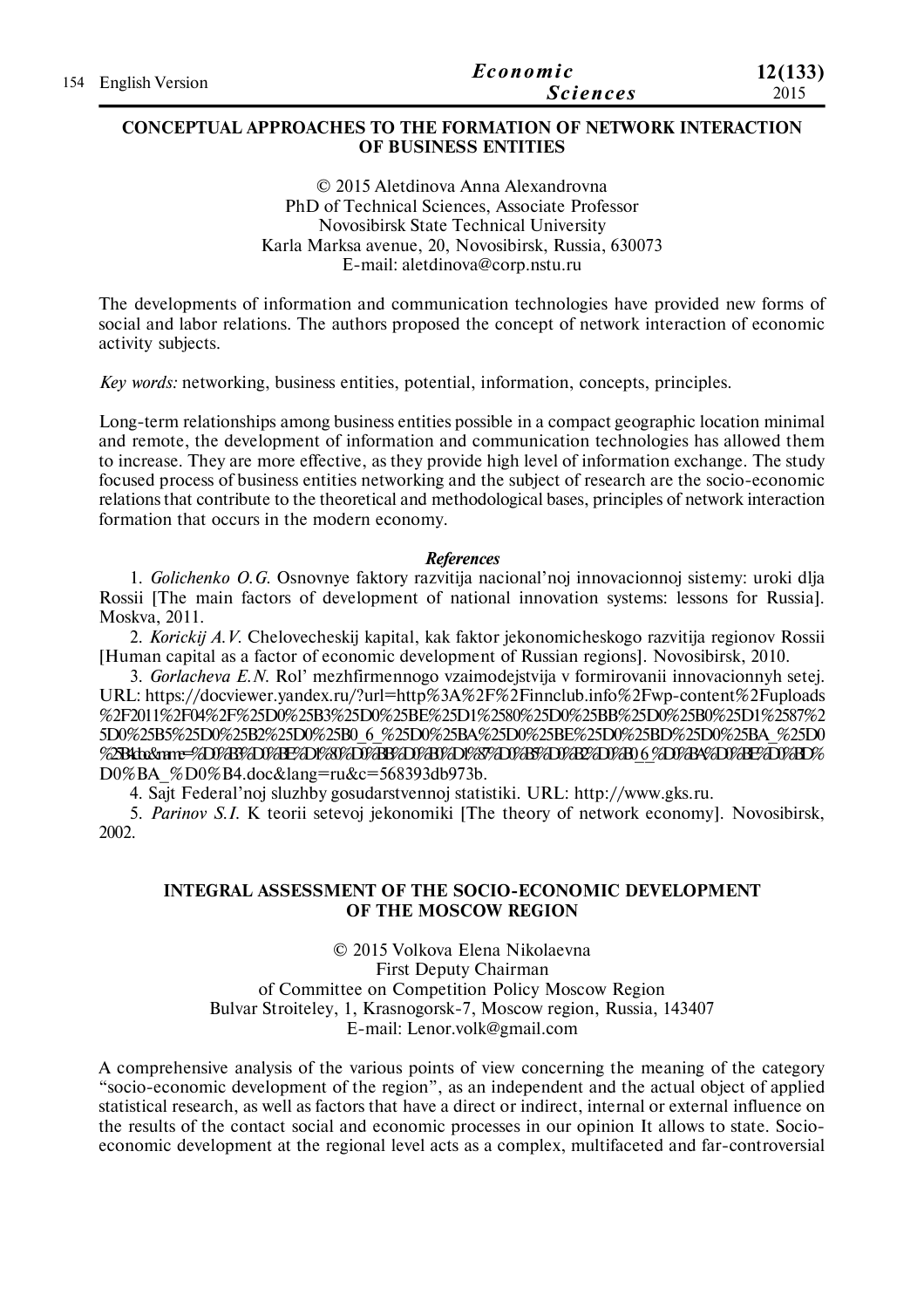| <b>English Version</b> | Economic        | 12(133)<br>$\sim$ $\sim$ $\sim$ |
|------------------------|-----------------|---------------------------------|
|                        | <b>Sciences</b> | 1 J J<br>2015                   |

subject of cognition, systematic testing is particularly meaningful transformation caused by the further deepening of theoretical research and practical demonstration of new faces, previously inaccessible eyes of scientists.

*Key words:* socio-economic development indicators, population, unemployment, investment indices, assessment.

### **ANALYSIS OF THE INNOVATION INFRASTRUCTURE, CREATED IN RUSSIAN FEDERATION, MOSCOW REGION**

© 2015 Zhuravleva Svetlana Nikolaevna Deputy Chairman of Committee on Competition Policy Moscow Region Bulvar Stroiteley, 1, Krasnogorsk-7, Moscow region, Russia, 143407 E-mail: svetazhur@mail.ru

Infrastructure of innovative activity in the Russian Federation is the foundation of innovative development, giving the opportunity for the formation and dissemination of technology, accelerate the process of capitalization of intellectual property, to raise funds in the form of venture capital financing, the implementation of modernization and technological renewal of production.

*Key words:* infrastructure, production and technological infrastructure, financial infrastructure, innovation, regulatory legal act.

### **MONITORING THE ELIMINATION OF VIOLATIONS AND MINIMIZE RISKS IN THE SYSTEM OF INTERNAL CONTROL AND AUDIT DEPARTMENT OF THE COMPANY**

© 2015 Ivanov Oleg Borisovich Doctor of Economics, Professor OJSC "Russian Railways" Novaya Basmannaya str., 2, Moscow, Russia, 107174 Moscow State University of Railway Engineering (MIIT) Obraztsova str., 9, b. 9, Moscow, Russia, 127994 E-mail: Oleg.B.Ivanov@yandex.ru

The issues of creating an effective system of organization and monitoring the implementation of measures to eliminate violations and risks, improvement of internal control system through the introduction of internal standards on the example of JSC "Russian Railways".

*Key words:* audit, control, monitor, disadvantages, risks, internal control system (ICS), the elimination of violations.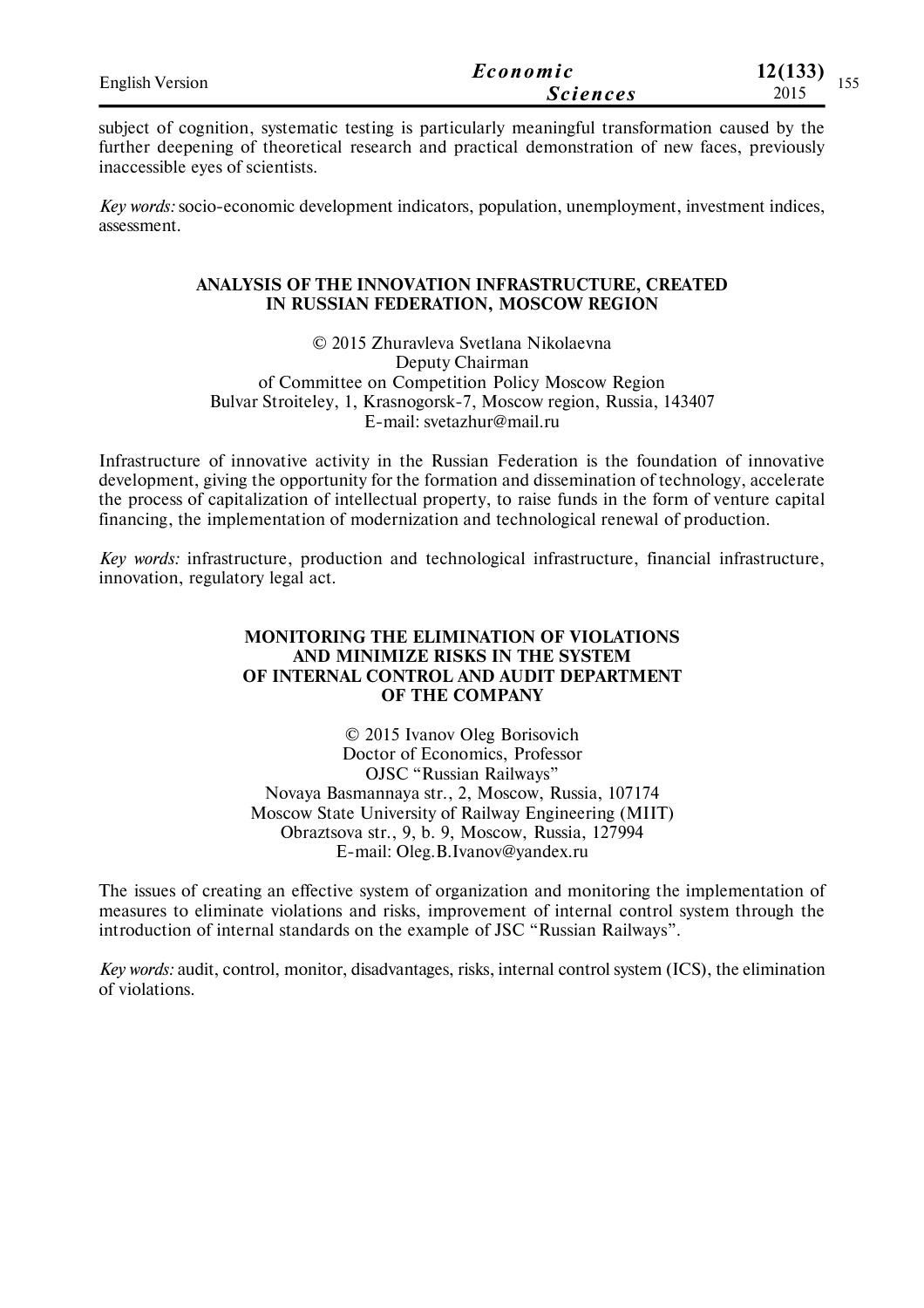| 156 English Version | Economic | 12(133)         |      |
|---------------------|----------|-----------------|------|
|                     |          | <i>Sciences</i> | 2015 |

## **METHODOLOGICAL APPROACHES TO ASSESSING THE VALUE OF THE ACTUAL CAPITAL OF A COMMERCIAL BANK**

© 2015 Sorokina Marina Gennadievna Doctor of Economics, Professor Samara State Aerospace University named after academician S.P. Korolev (National Research University) Moskovskoe shosse, 34, Samara, Russia, 443086 © 2015 Schelokov Dmitry Alexandrovich PhD in Economics, Associate Professor Joint Stock Company «Rocket and Space Center "Progress"» Zemetsa str., 18, Samara, Russia, 443009 E-mail: ipoteka\_sorokina@list.ru, dima-shhelokov@yandex.ru

Based on the dynamic option black - Scholes model developed by the decision-making mechanism for the management of own capital of commercial Bank from the point of view of choice of method enlarge: by reinvesting the profits and additional share issue.

*Key words:* commercial Bank, equity valuation, optional dynamic models.

# **MODELING THE OPTIMAL STRATEGY OF CONSUMER LENDING OF THE BANK**

© 2015 Geraskin Mikhail Ivanovich Doctor of Economics, Professor, Head of Department of Mathematical Methods in Economics © 2015 Manahov Vladimir Valerievich Samara State Aerospace University named after academician S.P. Korolev (National Research University) Moskovskoe shosse, 34, Samara, Russia, 443086 E-mail: innovation@ssau.ru, vmanakhov@yandex.ru

The problem of optimisation strategies of banks under conditions of monopolistic competition at the retail consumer crediting of purchase of non-food products. The developed optimization model and the optimal mechanism for volumetric planning of the credit portfolio. Simulations of the optimal mechanism on the example of the leading Bank retail lending in Russia.

*Key words:* bank, consumer loan, borrower, monopolistic competition, profit, optimisation model, optimal mechanism.

### **COMPLAINT MANAGEMENT IN PROCESS-ORIENTED ENTERPRISES FOR THE PRODUCTION OF STEEL PIPES AND SHAPED PRODUCTS WITH FOAMED POLYURETHANE THERMAL INSULATION IN PROTECTIVE SHEATH**

© 2015 Abramovich Natalia Yurievna St. Petersburg State University of Economics Sadovaya str., 21, St. Petersburg, Russia, 191023 Е-mail: nata\_abr@mail.ru

The paper deals with Process approach claims management in enterprises for the production of steel pipes and shaped products with foamed polyurethane thermal insulation in protective sheath.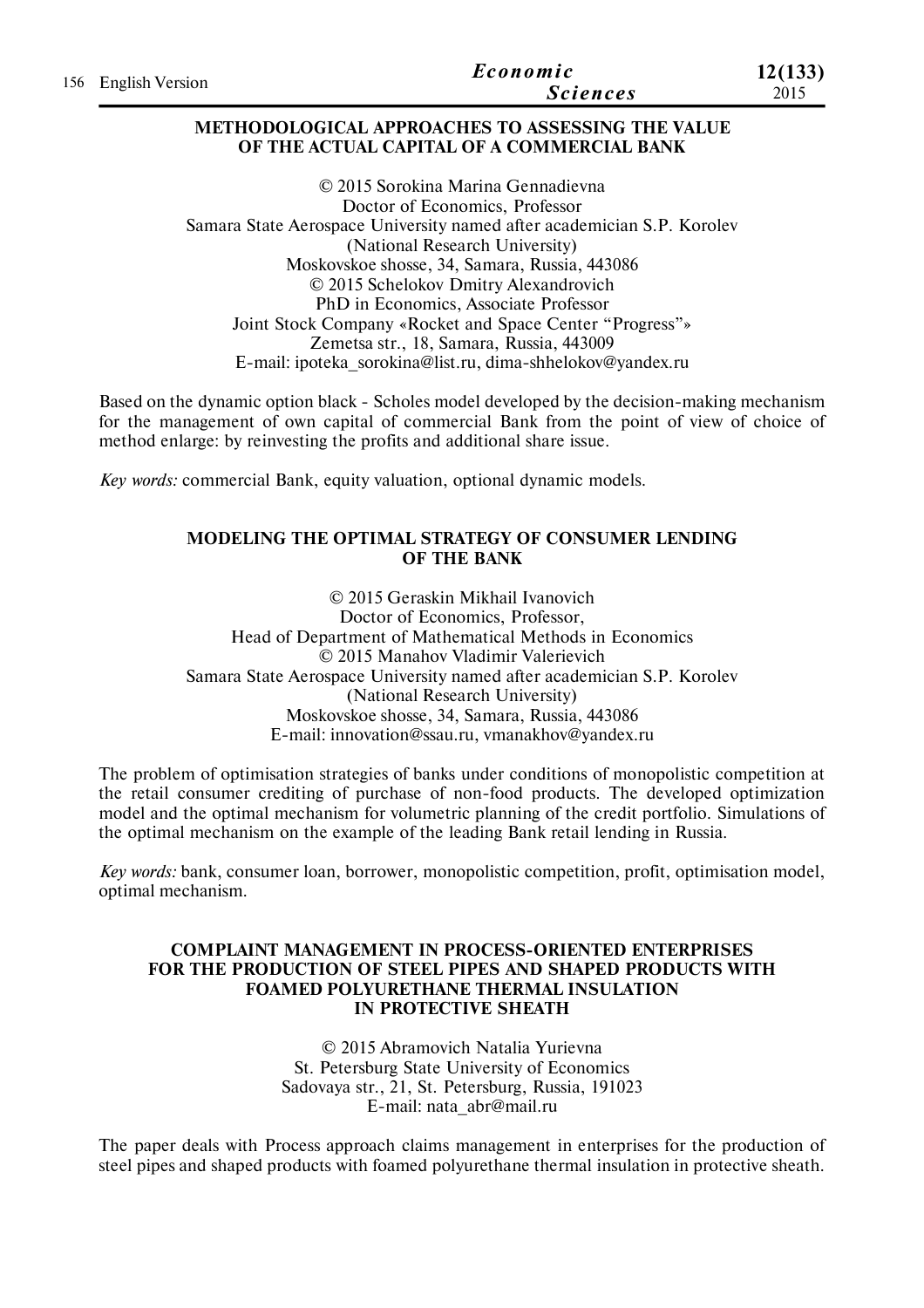| <b>English Version</b> | Economic        | 12(133)<br>157 |
|------------------------|-----------------|----------------|
|                        | <i>Sciences</i> | 1 J J<br>2015  |

In the article we can find the author's developed standard model of the business-process *Complaint management* in enterprises for the production of steel pipes and shaped products with foamed polyurethane thermal insulation in protective sheath, where the author's *Complaint management standard* is used and gives the opportunity to assess the production quality and the effectiveness of the services provided. The process map is provided for the new model with main functions and indicators. The process map is included in the *Complaint management standard* that is practical standard for the enterprises management.

*Key words:* complaint, complaint management, business process, process approach, process map, process functions.

#### *References*

1. GOST R ISO 1002: 2007. Customer satisfaction. Guidelines for complaints handling in organizations. Enter. 2008-06-01. Nizhny Novgorod, 2008.

2. *Yepishin N.* Formalized business processes associated with the dealers in the sales managemen // Management Today. 2012.  $\Box$  2.

3. *Loginov K.* Theory and techniques of process management of industrial enterprise: monograph. Sait Petersburg, 2008.

4. *Repin V., Eliferov V.* Process approach to management. Business process modeling. Moscow, 2013.

5. *Rudenko I., Vasilyev E.* Process approach to the management of the claims // Bulletin of Omsk University. A series "Economy". 2012. □ 4.

6. *Troshina L*. Foam insulation - a way to save energy // EVROSTROYPROFI. 2014.  $\Box$  77.

#### **DEVELOPMENT DIRECTIONS OF RUSSIAN MEAT BRANCH**

© 2015 Jazev Grigory Valerievich PhD in Economics Moscow State University of Technologies and Management named after K.G. Razumovsky (The First Cossack University) Zemlyanov val str., 73, Moscow, Russia, 109004 E-mail: OET2004@yandex.ru

Development of Russian meat branch is rather slow due to some substantial problems which are especially obvious in WTO space. These problems can be found in all sub-branches and all links of manufacturing chain. Author suggests the directions of relevant foreign experience adaptation for solving of these problems.

*Key words:* meat, agroindustrial complex, state support, infrastructure, export.

#### **FORMATION OF INNOVATIVE STRATEGIES IN THE MARKET OF TELEVISION PRODUCTS**

© 2015 Bolshakova Tatiana Valerievna State University of Management Ryazansky avenue, 99, Moscow, Russia, 109542 E-mail: bolshakovat@yandex.ru

Formation of innovative strategy in the market of television products is a complex and at the same time actual problem from the point of view of scientific research, practical implementation and individual experience. Analysis of the works of scientists specializing in the problems of the television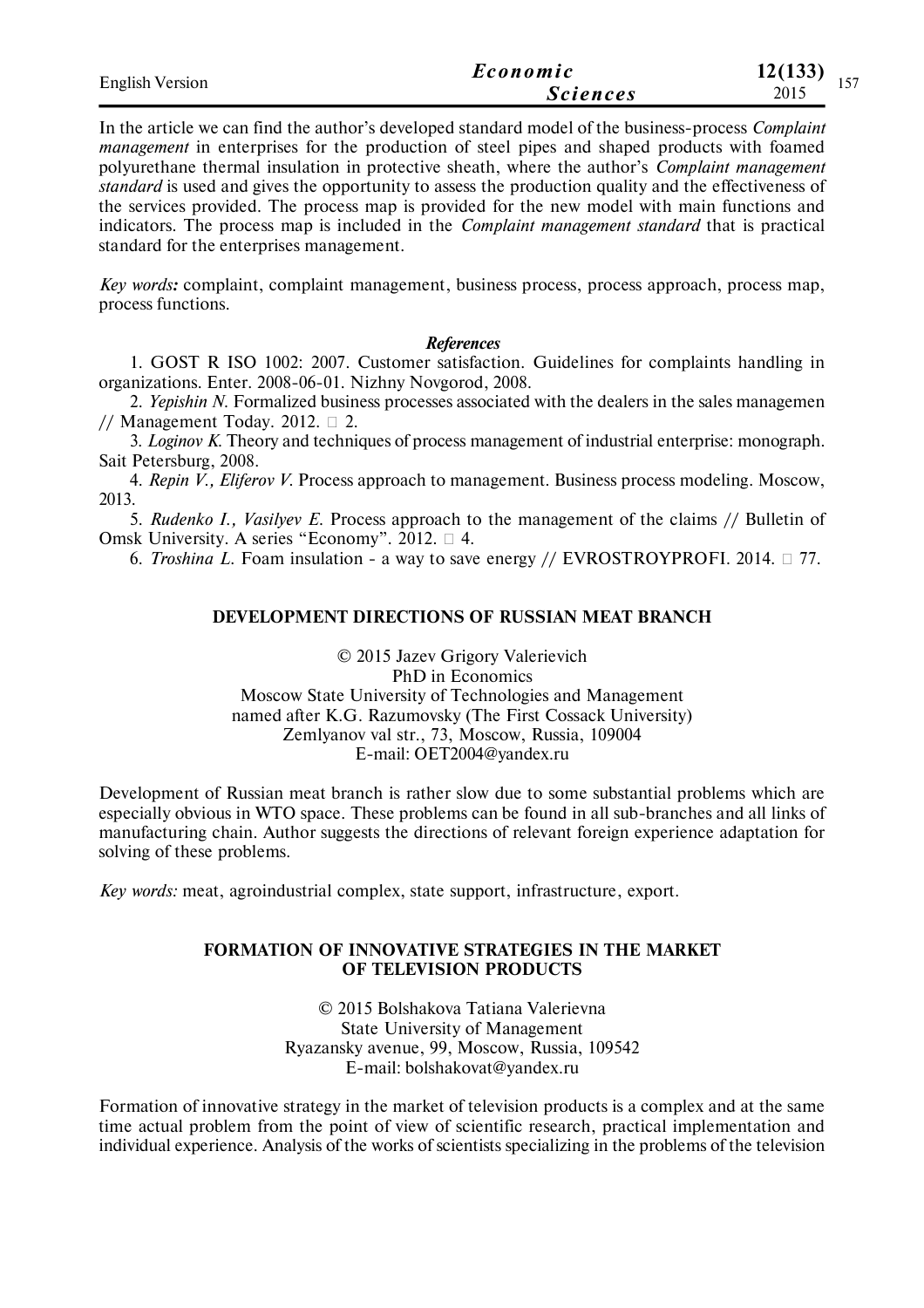| 158 English Version | Economic        | 12(133) |
|---------------------|-----------------|---------|
|                     | <b>Sciences</b> | 2015    |

sector, revealed the problem of lack of elaboration of theoretical framework and methodology of formation of innovative strategies. In this connection, the paper will present the results of research and made a number of theoretical propositions in the form of innovative strategies in the market of television products.

*Key words:* television market goods, innovative strategies, principles of formation of innovation strategies, the innovation process.

## **ENTERTAINMENT SERVICE COMPONENT AS A RELEVANT MARKETING TOOL FOR THE DEVELOPMENT OF FASHION RETAIL IN MALLS**

© 2015 Nesterenko Olga Alexandrovna Rostov State Economic University Bolshaya Sadovaya str., 69, Rostov-on-Don, Russia, 344002 E-mail: olya.nesterenko90@mail.ru

In the article the author conducts an in-depth empirical analysis of the peculiarities of the modern fashion retail development in Russia which growth competitive transformation of marketing strategies will be under the active influence re-concept of the malls in future. The development of competiveness between them will lead to the deepening of niche specialization of retail facilities of which marketing attractiveness will be achieved through a more aggressive promotion of the service component and the entertainment industry. This greatly transformate strategies of growth of apparel companies which will in the even tougher competiveness from identical brands localized in malls and having a similar conception of positioning.

*Key words:* fashion retail, malls, marketing strategy, positioning, entertainment component.

# **FINANCE, MONEY CIRCULATION AND CREDIT**

## **THE ADEQUACY OF THE CORPORATE CAPITAL AS A FACTOR OF STRATEGIC DEVELOPMENT**

© 2015 Marsagishvili Tamara Grigorievna Russian Academy of National Economy and Public Administration under the President of the Russian Federation Vernadskogo avenue, 82, b. 1, Moscow, Russia, 119571 E-mail: t9269621818@gmail.com

The article notes that in the process of formation and development of every company's strategy is the central role play its internal capacity, the most important element of which is the capital of the organization. In the Russian financial practice, the important indicator of capital structure and its financial stability is the level of the net assets of the company and their level in the total balance sheet. The article provides legal evidence that the financial stability of the business structure is determined by the presence of the economic potential of the companies, the key strategic resource of which is capital that ensures the stability of the financial and economic activities of the company and its development.

*Key words:* corporate capital, capital adequacy, net assets, financial stability, the potential of the strategic development of the company.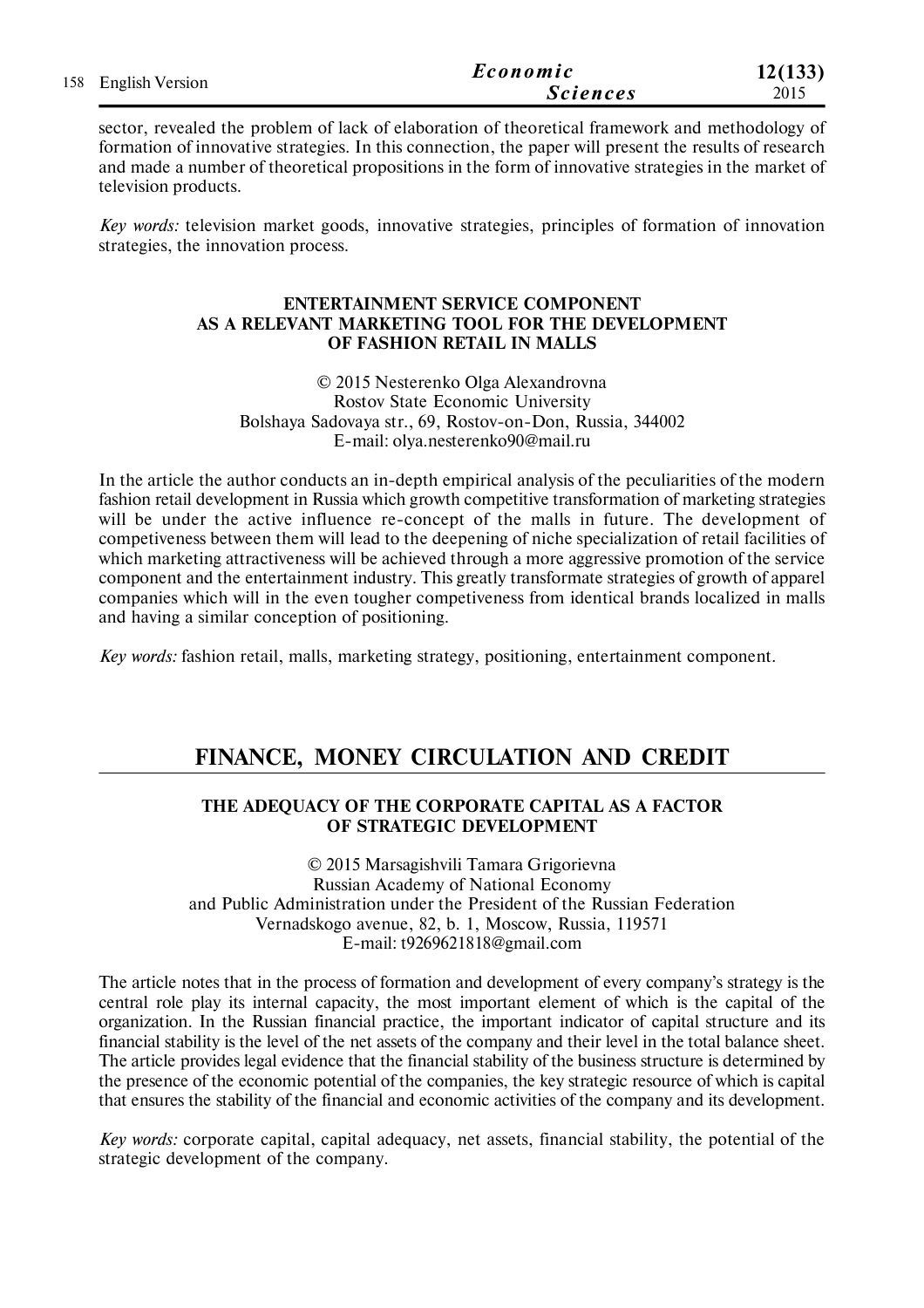| <b>English Version</b> | Economic        | 12(133)<br>150 |
|------------------------|-----------------|----------------|
|                        | <b>Sciences</b> | エジン<br>2015    |

#### *Referances*

1. *Vesnin V.R.* Strategicheskoe upravlenie. Moscow, 2014.

2. *Petrov A.* Strategicheskij menedzhment: uchebnik dlja vuzov. St. Petersburg, 2013.

3. Sovremennyj slovar' inostrannyh slov. Okolo 20000 slov. Moscow, 1993.

4. Federal'nyj zakon "Ob akcionernyh obshhestvah" (Ob AO) ot 26.12.1995 N 208-FZ (red. ot 21.07.2014).

5. Prikaz Minfina Rossii ot 28.08.2014 N 84n "Ob utverzhdenii Porjadka opredelenija stoimosti chistyh aktivov" (Zaregistrirovano v Minjuste Rossii 14.10.2014 N 34299).

6. Mezhdunarodnye standarty finansovoj otchetnosti (International Financial reporting Standards) vvedeny v dejstvie na territorii Rossijskoj Federacii postanovleniem Pravitel'stva RF ot 25.02.2011  $\Box$  107.

7. MSFO (IAS) 1 "Predstavlenie finansovoj otchetnosti".

8. MSFO (IAS) 32 "Finansovye instrumenty: predstavlenie informacii".

9. Prikaz Minfina Rossii ot 28.08.2014 N 84n "Ob utverzhdenii Porjadka opredelenija stoimosti chistyh aktivov".

10. Federal'nyj zakon "Ob obshhestvah s ogranichennoj otvetstvennost'ju" (Ob OOO) ot 08.02.1998 N 14-FZ.

11. Federal'nyj zakon "O gosudarstvennyh i municipal'nyh unitarnyh predprijatijah" ot 14.11.2002 N 161-FZ (red. ot 04.11.2014).

#### **THE CENTRAL BANK IN THE LATEST FEATURES**

© 2015 Boyar-Sоzonovich Andrey Stanislavovich PhD in Economics, Associate Professor Moscow Aviation Institute Volokolamskoe shosse, 4, A-80, GSP-3, Moscow, Russia, 125993 E-mail: oet2004@ya.ru

The history of the modern Central Bank functions, the problems and their solutions describes.

*Key words:* Central Bank of the Russian Federation, the state credit system, the institutional framework of the financial market, the banking laws.

#### *References*

1. *Sazhin M.A.* History of economic thought: a short course : studies. allowance. Moscow, 2007.

2. *Vardul N.* The Central Bank in the trap // Moskovsky Komsomolets. 2014. 27 Feb. No. 42.

3. *Yurov A.* Ways of development of cash circulation in Russia // Money and Credit. 2008. No. 7.

4. Suck it please YUKOS // Moskovsky Komsomolets. 2016. 19 Jan.

5. *Pavlovsky G.* Kudrin, political strategist and publicphilosopher // Expert. 2011. March 6. No. 8.

6. *Musaev R.* the System of state regulation of the banking sector in the Russian Federation : author. Moscow, 2004.

7. *Sazhin M.* History of economic doctrines : studies. allowance. Moscow, 2007.

8. *Tosunyan G.* Banking business and banking legislation in Russia: experience, problems, prospects. Moscow, 2013.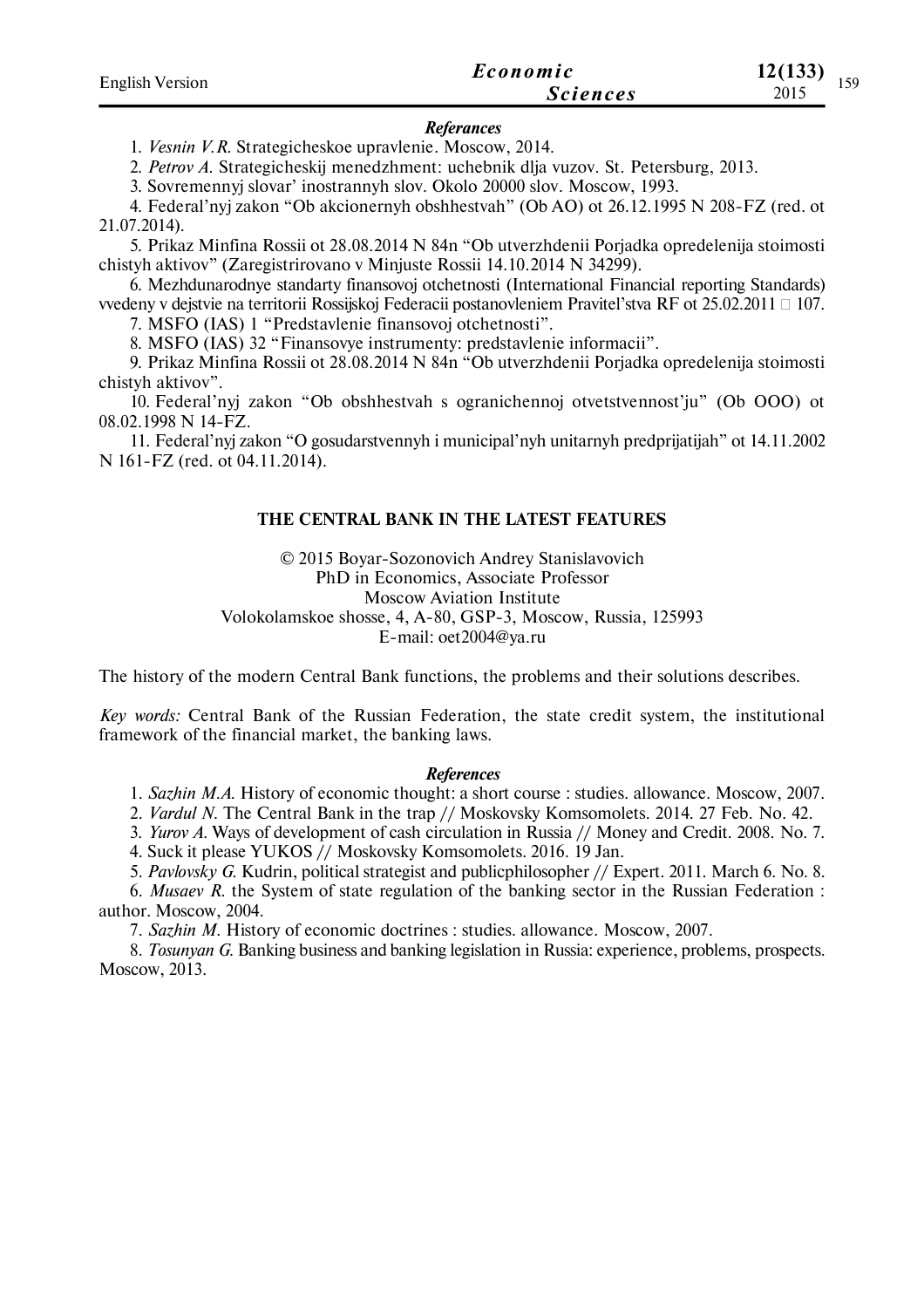|  | 160 English Version | Economic        | 12(133) |
|--|---------------------|-----------------|---------|
|  |                     | <i>Sciences</i> | 2015    |

#### **THE FORMATION OF INFORMATION AND ANALYTICAL DATA BANK ON THE BASIS OF THE ACCOUNTING AND STATISTICAL REPORTING ORGANIZATIONS**

© 2015 Suchkova Natalia Anatolievna PhD in Economics, Associate Professor © 2015 Deminova Svetlana Victorovna PhD in Economics, Associate Professor Orel State Institute of Economy and Trade Oktyabrskaya str., 12, Orel, Russia, 302008 E-mail: na-suchkova@rambler.ru, dyominovas@mail.ru

In modern economic conditions the economic analysis becomes an important condition of efficiency of administrative decisions and their rationale to all levels of management of business entities, including relations with external users. However, for analysts and other experts engaged in analysing and forecasting in organizations that need reliable and accurate information for their conduct. Therefore, actual is establishing a data Bank on the basis of the accounting and statistical reporting, contributing to production and financial evaluation and forecasting of the organization.

*Key words:* analysis, economic analysis, information support, accounting, statistical reporting, forecasting.

### **DEVELOPMENT OF METHODOLOGICAL TOOLS FOR ASSESSING INNOVATION IN ORGANIZATIONS**

© 2015 Manuilenko Victoria Valerievna Doctor of Economics, Associate Professor, Professor of the Department of Finance and Credit North-Caucasian Federal University Kulakov avenue, 2, Stavropol, Russia, 355029 © 2015 Mishchenko Andrey Alexandrovich General Director LLC "Anda Technology" Unosti str., 8, Zelenograd, Moscow region, Russia, 124482 E-mail: vika-mv@mail.ru, andrewmish@mail.ru

There are formed methodological tools for assessing innovation towards the realization of General and special principles which include assessment of innovation culture, business, capacity, product, project, risk, project, etc. in this article.

*Key words:* system, the assessment principles, innovative business, potential, project, culture.

Objective assessment of innovation is becoming increasingly important, contributing to the effective implementation of innovative activity in economic entities, which indicates the relevance of the study.

The purpose of the study is to create a modern methodological tools for assessing innovation, aiming at application in different business entities, engaged in innovative business in different areas taking into account features and specificity of development organizations.

Theoretical and methodological basis of research works of Russian and foreign scientistseconomists, national legislative documents, the Oslo Manual on the nature, content and measurement of innovative capacity, and also materials of periodicals on economic content, evaluation and measurement of innovation. The methodological basis of the research: logic, case-based scientific approaches to the study of the methodical device of an estimation of innovations. Using the methods of analysis, synthesis, detailing and generalization, selective observation, grouping, formalization, analogy, abstract and logical reasoning formed the methodological tools for assessing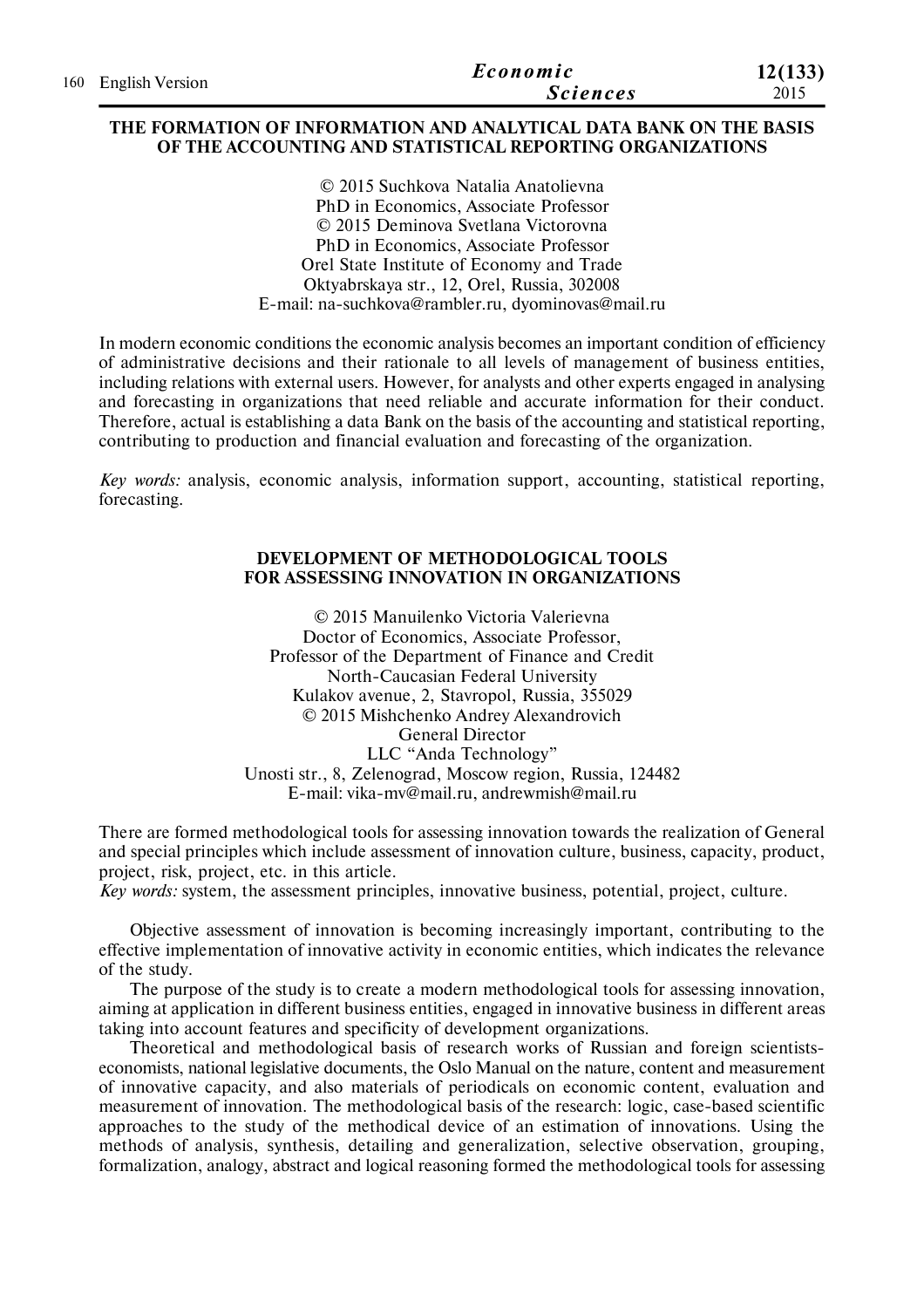| <b>English Version</b> | Economic        | 12(133)     |
|------------------------|-----------------|-------------|
|                        | <i>Sciences</i> | 101<br>2015 |

innovation-oriented assessment of innovation culture, business, capacity, product, project, risk by various criteria.

Theoretical significance of the research established a categorical framework, in determining the authenticity of assessment of innovations, including refinement of definitions of innovation, the potential of the business project; broadening and deepening the scientific understanding of the theoretical and methodological approaches to assessing the innovations of a business entity. The practical significance of the research is to develop specific tools for assessing innovation focused on the possible use in various organizations engaged in innovative activities aimed at ensuring the objectivity, accuracy, effectiveness assessment, as well as in the process of development of internal normative base of the organization by evaluating innovation.

In the process of designing internal regulations on evaluation of innovation in economic entities, the possible use at the micro level in various organizations engaged in innovative activity, taking into account features of their development.

#### *References*

1. Rukovodstvo Oslo. Rekomendatsii po sboru i analizu dannykh po innovatsiyam [The Oslo Manual. Recommendations for the collection and analysis of data on innovation] / Sovmestnaya publikatsiya OESR i Evrostata  $=$  a Joint publication of OECD and Eurostat. Moscow, 2010.

2. *Vertakova Yu.V., Simonenko E.S.* Upravlenie innovatsiyami: teoriya i praktika [Innovation management: theory and practice]. Moscow, 2008.

3. *Fatkhutdinov R.A.* Innovatsionnyi menedzhment [Innovation management]. St. Petersburg, 2013.

4. *Zasimenko B.V.* Opredelenie innovatsionnogo potentsiala predpriyatiya [Determination of innovative potential of enterprise] // Predprinimatel'stvo = Entrepreneurship. 2007. No  $\Box$  7.

5. *Novikov V.S.* Innovatsii v turizme [Innovations in tourism]. 3-e Izd., rev. and more. Moscow, 2010.

6. *Krasnikova E.O., Evgrafova I.Yu.* Innovatsionnyi menedzhment. Shpargalka [Innovation management. Crib]. Moscow, 2011.

7. *Vinokurov V.I.* Osnovnye terminy i opredeleniya v sfere innovatsii [Basic terms and definitions in the field of innovation] // Innovatsii = Innovation. 2005. No 4. P. 6-22.

8. *Khomkin K.A.* Innovatsionnyi biznes: formirovanie modelei kommertsializatsii perspektivnykh razrabotok [Innovative business: the formation of patterns of commercialization of promising developments]. Moscow, 2009.

9. *Atoyan V.R., Zhits G.I.* Innovatsionnyi kompleks regiona: problemy stanovleniya i razvitiya [Subscribers Innovative complex of the region: difficulties of formation and development]. Saratov, 2006.

10. *Zhits G.I.* Sposobnosti i vozmozhnosti: rassuzhdeniya o nekotorykh aspektakh metodologii otsenki vliyaniya innovatsionnogo potentsiala na razvitie sotsial'no-ekonomicheskikh sistem razlichnogo urovnya slozhnosti [The subscribers G.I. Abilities and capabilities: reasoning about some aspects of the methodology of impact assessment of innovation potential for the development of socio-economic systems of different complexity level] // Innovatsii = Innovations. 2008. No 11.

11. *Suslov V.I.* Innovatsionnyi biznes: malyi, srednii, krupnyi? [Innovative business: small, medium, large?] // INTEREKSPO GEO-SIBIR = INTEREXPO GEO-SIBERIA. 2014. Issue 1. Vol. 3.

12. *Golichenko O.G., Balycheva Yu.E.* Tipichnye modeli innovatsionnogo povedeniya predpriyatii [Typical models of innovative behavior of the enterprises] // Innovatsii = Innovations. 2012. No 2. P. 19-28.

13. *Matveikin V.G., Dvoretskii S.I., Min'ko L.V.* Innovatsionnyi potentsial: sovremennoe sostoyanie i perspektivy razvitiya [Innovation potential: current state and prospects of development]. Moscow, 2007.

14. *Korobeinikov O.P. Trifilova A.A., Korshunov I.A.* Rol' innovatsii v protsesse innovatsionnogo razvitiya promyshlennykh predpriyatii [Role of innovation in the process of innovative development of industrial enterprises] // Nauka i promyshlennost' Rossii = Industry and Science in Russia. 2002. No 10.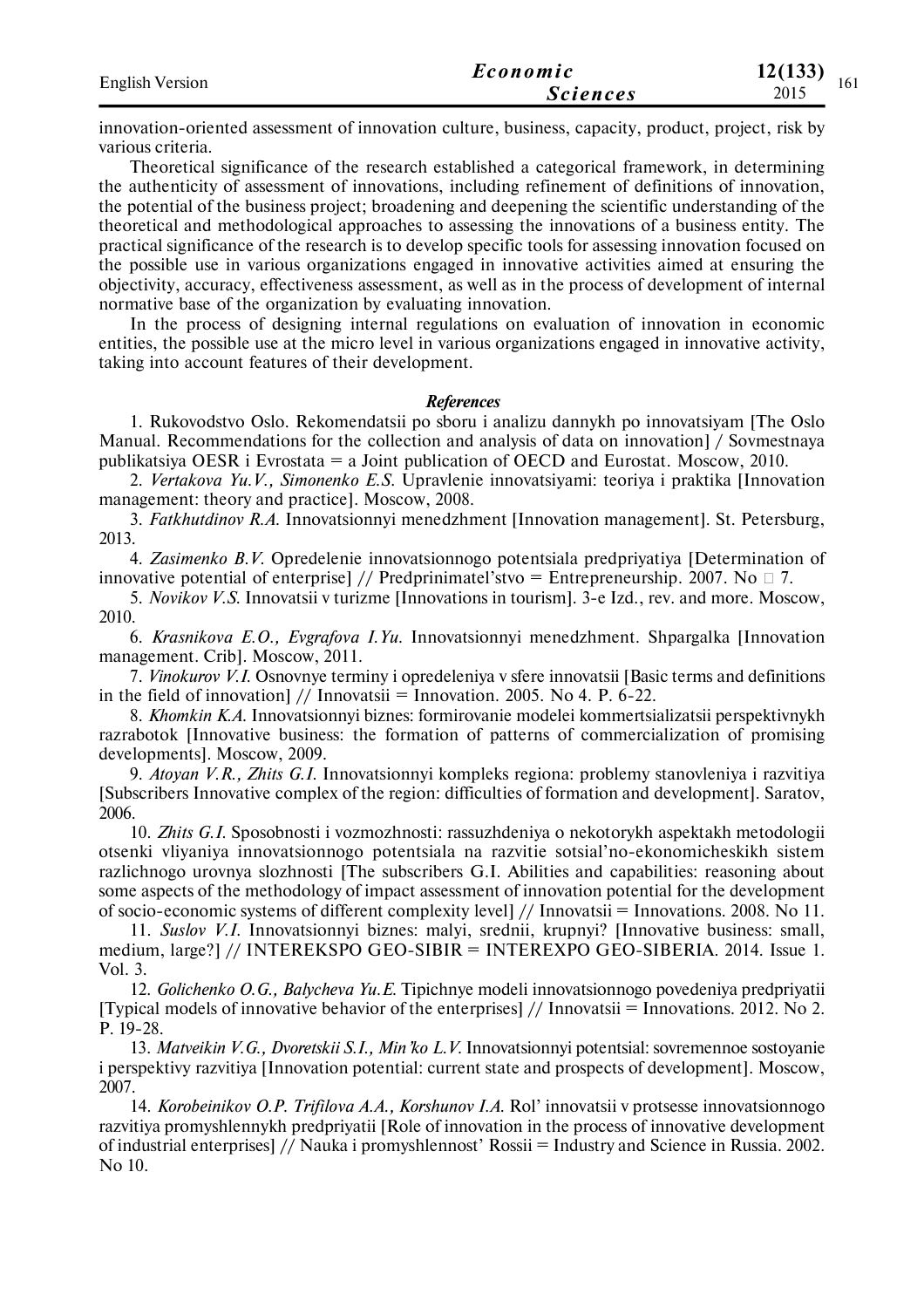|                     | Economic        | 12(133) |
|---------------------|-----------------|---------|
| 162 English Version | <b>Sciences</b> | 2015    |

15. *Trifilova A.A.* Otsenka effektivnosti innovatsionnogo razvitiya predpriyatiya [Assessment of efficiency of innovative development of the enterprise]. Moscow, 2005.

16. *Beketov N.V.* Sovremennye tendentsii razvitiya nauki i innovatsionnoi deyatel'nosti [Modern tendencies of development of science and innovative activity] // Problemy sovremennoi ekonomiki = Problems of modern economy. 2007. No 3 (15).

17. *Knyazev S.A.* Otsenka innovatsionnogo potentsiala predpriyatiya [Estimation of innovation capacity of enterprises] // Vestn. Volgogradskogo gosudarstvennogo universiteta = Vestnik of Volgograd state University. 2010. Series 3, Economics. Ecology. Issue 1.

18. *Nurgalieva Sh.M.* Problemy otsenki innovatsionnogo potentsiala predpriyatiya [Problems of estimation of innovative potential of enterprise] // Voprosy sovremennoi nauki i praktiki. Universitet im. V.I. Vernadskogo = Issues of modern science and practice. University. V.I. Vernadsky. 2008. No 1 (11). Vol. 1. P. 238-240.

19. *Mutanov G.M., Esangalieva Zh.S.* Metody otsenki innovatsionnosti i konkurentosposobnosti innovatsionnykh proektov [Methods of assessment of innovativeness and competitiveness of innovative projects] // Fundamental'nye issledovaniya = Fundamental research. 2012. Issue No 3-3.

20. *Krylov E.I., Vlasova V.M., Ovodenko A.A.* Analiz effektivnosti investitsii i innovatsii [Analysis of investment effectiveness and innovation]. St. Petersburg, 2003.

21. *Buimov A.S., Vaisman E.D.* Primenenie teorii samoorganizatsii k otsenke i upravleniyu sovokupnymi riskami innovatsionnogo proekta [Application of self organisation theory to the assessment and management of aggregated risks of the innovative project] // Vestn. UGTU-UPI. Seriya Ekonomika i upravlenie = Bulletin of UGTU-UPI. Series Economics and management. 2010. No 3. P. 39-51.

22. *Rogova E.M., Yarygin A.I.* Primenenie novykh metodov otsenki innovatsionnykh proektov: model' vzveshennoi polinominal'noi stoimosti real'nogo optsiona [New methods of innovative projects assessment: model weighted polynomial value of a real option] // Innovatsii = Innovations. 2011. No 7. P. 104-112.

#### **THE TAXATION THEORY IN RETROSPECTIVE: FORMATION STAGES OF SCIENTIFIC METHODOLOGY**

© 2015 Bunko Vladimir Andreyevich PhD in Economics Branch of St. Petersburg University of Economics in Pskov Krestovsky shosse, 2a, Pskov, Russia, 180004 Е-mail: bunkovladimir@yandex.ru

The formation stages of the taxation theory have been defined in the present article. The research has been carried out on the basis of ideas of historical school of science philosophy. The stages have been introduced through the taxation concepts. Four taxation concepts have been presented starting from the concept of neutral, even taxation up to the concept of target taxes.

*Key words:* method, tax, foundation, paradigm, proportionality, program, criticism.

Today the method of taxation in its historical development has been defined in a sketchy way; the so called 'bucket' approach prevails. Therefore, it is stated that the theory of collective necessities has appeared to change the individualistic theories of taxation but no proper conclusions have been made. The author of the article focuses on the method of taxation from the viewpoint of the historical school of philosophy science. In general, these are the concept of paradigm change by T. Kuhn and the methodology of research programs by I. Lakatos.

The author of the article introduces the dynamics of the taxation theory through four concepts: 1) the concept of uniform taxation, 2) the concept of natural, fair taxation, 3) the concept of active, balanced taxation, 4) the concept of target taxes and fees.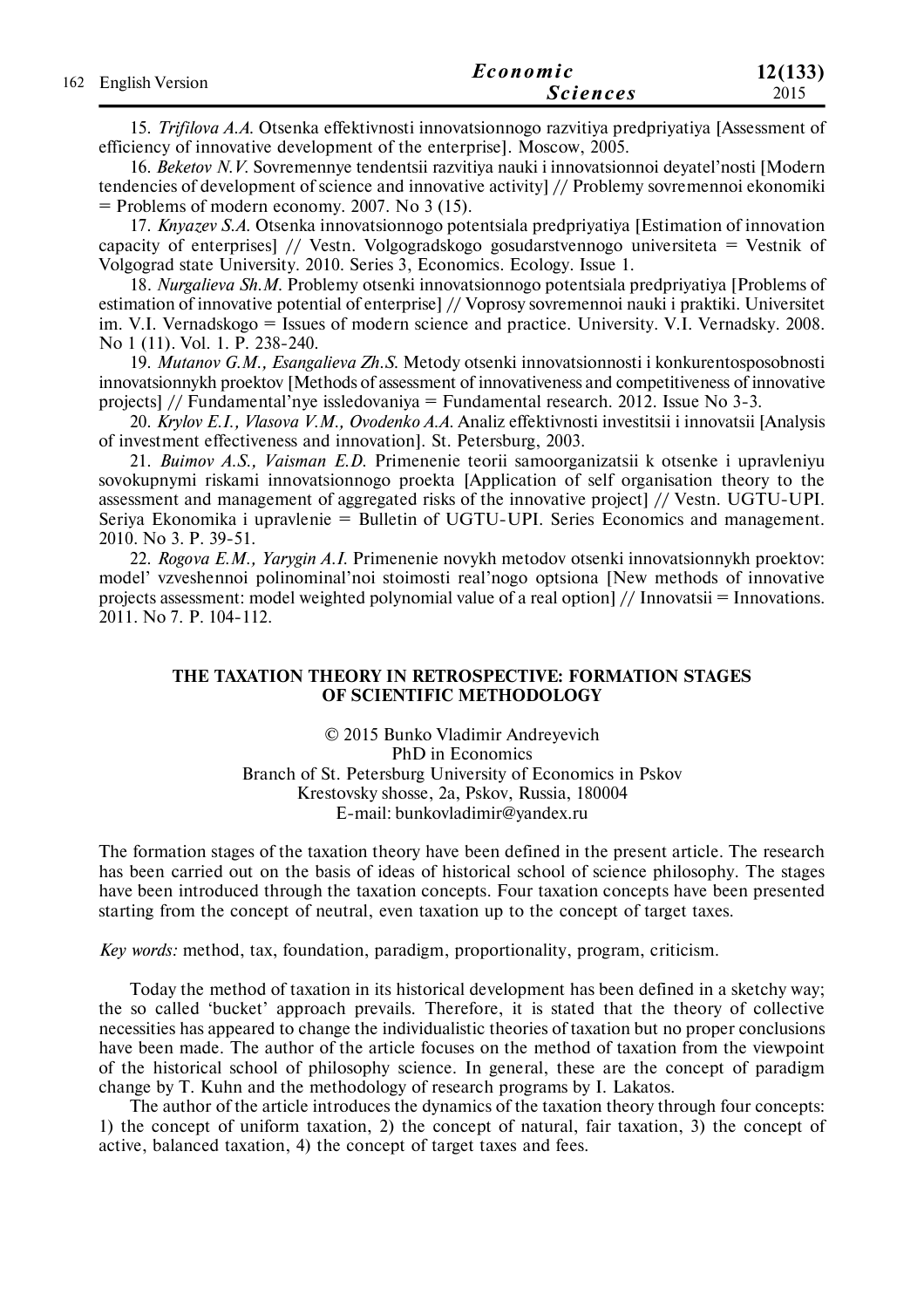| <b>English Version</b> | Economic        | 12(133)<br>163 |
|------------------------|-----------------|----------------|
|                        | <i>Sciences</i> | 2015           |

The analysis showed that neither the concept of science dynamics by T. Kuhn nor the concept by I. Lakatos describes the evolution of the taxation theory in a rather adequate way. It is necessary to apply some kind of synthesis of these approaches. This synthesis is permissible in contemporary science philosophy. It has been resulted in the following research conclusions.

1) It has been concluded that the methodology of the taxation theory develops on a cumulative standard. In the meantime, basic taxation concepts have been positioned as rather independent, to the certain extent incomparable to each other.

2) The taxation paradigm is the taxation concept accepted in the scientific community and its realization will lead to a significant change in the taxation system, including changes in the tax structure.

The suggested scheme of the taxation concept change reflects the actual historical process of the taxation theory and methodology development, it helps to understand current tendencies and special features.

#### *References*

1. *Kuhn T.* The Structure of Scientific Revolution. The Structure of Scientific Revolution: Translated from English / ed. by V.Y. Kuznetsov. Moscow, 2003.

2. Science Philosophy: Manual / ed. by A.I. Lipkin. Moscow, 2007.

3. *Bunko V.A.* The Improvement of Taxation Principles in Practical Political Economics // Contemporary Science: Actual Problems of Theory and Practice. Series of Economics and Law. 2015. □ 5-6. P. 51-55.

4. *Yanzhul I.I.* The Basics of Finances. The Study of State Revenues. St. Petersburg, 1985.

5. The History of Taxation Policy: the end of XIX, XX and the beginning of XXI century / ed. by I.V. Karavayeva. Moscow, 2008.

6. *Ozhegov S.I.* The Dictionary of the Russian Language: about 53 000 words / ed. by L.I. Skvortsov. 24th ed. Moscow, 2007.

7. *Kotler F.* The Basics of Marketing / Translated from English V.B. Bobrov / ed. by E.M. Penykovoy. Moscow, 1991.

8. *Feyerabend P.* Science in Free Society / Translated from English A.L. Nikiforov. Moscow, 2010.

9. *Kuhn T.* The Structure of Scientific Revolution. The Structure of Scientific Revolution: Translated from English / ed. by V.Y. Kuznetsov. Moscow, 2003.

10. *Lakatos I.* Falsification and Methodology of Research Programs. The Structure of Scientific Revolution: Translated from English / ed. by V.Y. Kuznetsov. Moscow, 2003. P. 269-454.

11. Science Philosophy: Manual / ed. by A.I. Lipkin. Moscow, 2007.

12. *Bunko V.A*. Functions, Subject and Method of Taxation Theory // The Problems of Contemporary Economics. 2015.  $\Box$  3. P. 144-147.

13. *Rau K.G.* Basic Principles of Financial Science : translated from the 5<sup>th</sup> German edition / ed. by A. Korsak. Vol. 1. St. Petersburg, 1967.

14. *Bunko V.A.* Laffer Curve - Pseudo Science or Ideology? // Collection of Scientific Articles on the Results of International Scientific and Practical Conference. August, 14-15, 2015. St. Petersburg, 2015. P. 21-24.

15. *Bunko V.A.* Criticism of Taxation Reform by Maurice Allais // Collection of Scientific Articles on the Results of International Scientific and Practical Conference. June, 26-27, 2015. St. Petersburg, 2015. P. 31-35.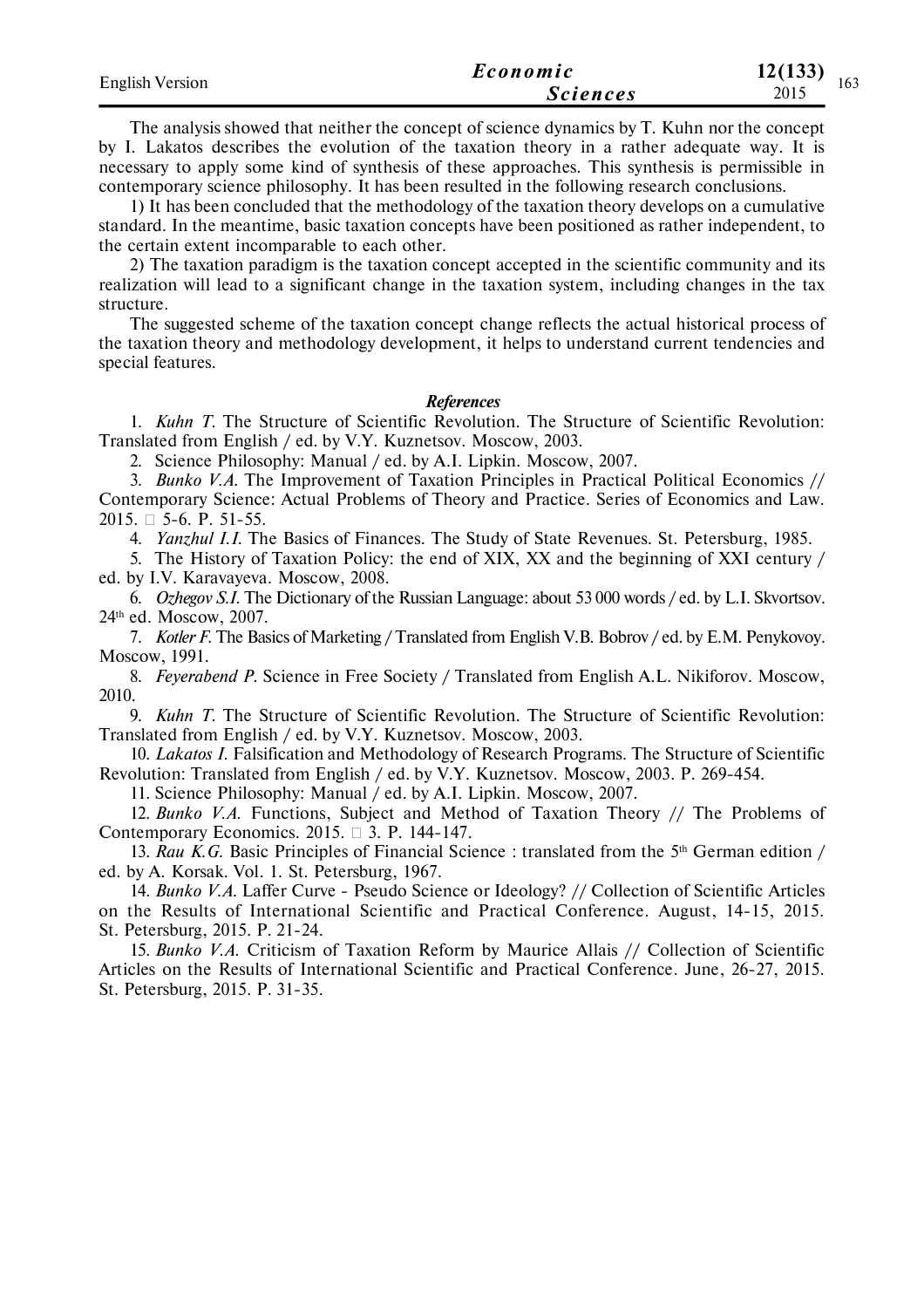|  | 164 English Version | Economic        | 12(133) |
|--|---------------------|-----------------|---------|
|  |                     | <b>Sciences</b> | 2015    |

#### **OPTIMIZATION OF APPLICATION OF MEASURES OF SECURITY OF PAYMENT OF CUSTOMS DUTIES AND TAXES**

©2015 Kulumbekova Taira Eliozovna PhD in Economics, Associate Professor of Department "Finance and Credit" North-Ossetian State University named after K.L. Khetagurov Vatutina str., 46, Vladikavkaz, Republic of North Ossetia - Alania, Russia, 362025 E-mail: tkulumbekova@mail.ru

This article discusses the mechanisms for applying methods of security for payment of customs payments in the framework of the Eurasian Economic Union, advantages and disadvantages of some other options and prospects for their development. Making cash collateral and the provision of bank guarantees and the development of such an instrument as the general welfare.

*Key words:* the customs code of the Customs Union, Eurasian Economic Union, ways to ensure that bail, bank guarantee, pledge, surety, General Security.

# **BOOK KEEPING, STATISTICS**

# **THE INFLUENCE OF TIME ON MEASUREMENT OF OBJECTS OF ACCOUNTING**

© 2015 Abdalova Elena Borisovna PhD in Economics, Associate Professor of the Department of Accounting, Analysis and Audit © 2015 Karel'skaya Svetlana Nikolaevna PhD in Economics, Associate Professor St. Petersburg State University Universitetskaya str., 7-9, St. Petersburg, Russia, 199034 E-mail: Abdalova.e@unecon.ru, s.karelskaya@spbu.ru

In article change of an estimation of objects of the account in time and the kinds of estimations used in the theory and practice of accounting. The comparative analysis of time matrixes of estimations of objects of accounting of two of three authors of model of Edwards-Bell-Olsona and the Russian scientists Я.В is carried out. Sokolov and V.Ja.Sokolova. The characteristic of existing kinds of an estimation is specified.

*Key words:* assets, time, measurement, the facts of economic life.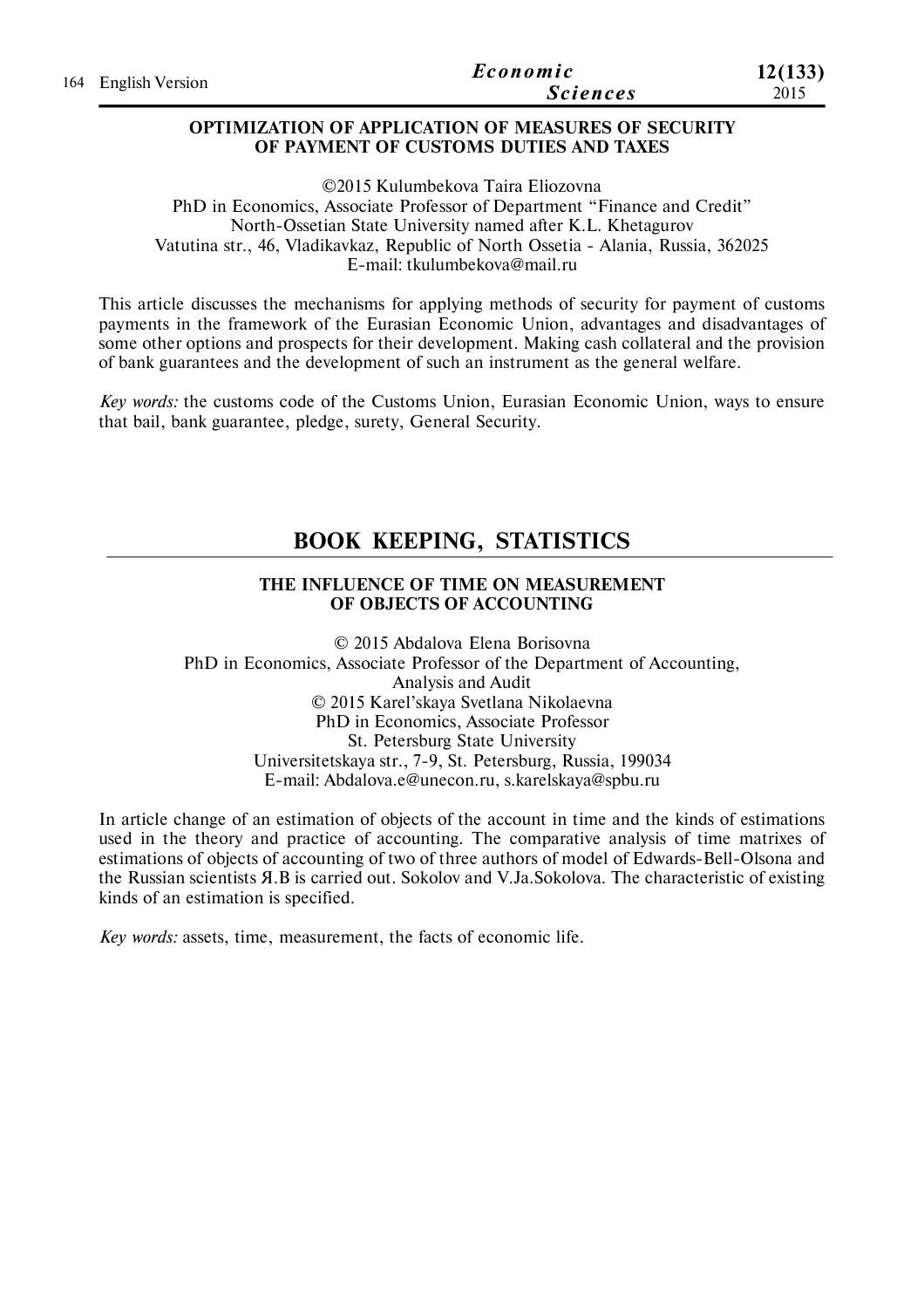| <b>English Version</b> | Economic<br><b>Sciences</b>                                                                                                                                                                                                                                                                                                                                                                                                                                       | 12(133)<br>2015 | 165 |
|------------------------|-------------------------------------------------------------------------------------------------------------------------------------------------------------------------------------------------------------------------------------------------------------------------------------------------------------------------------------------------------------------------------------------------------------------------------------------------------------------|-----------------|-----|
|                        | ANALYSIS OF THE STRUCTURE OF EMPLOYMENT<br>AND INCOME AT THE REGIONAL LEVEL*                                                                                                                                                                                                                                                                                                                                                                                      |                 |     |
|                        | © 2015 Sychev Sergey Alexandrovich<br>© 2015 Egorova Elena Alexeevna<br>PhD in Economics, Associate Professor, Leading Staff Scientist<br>© 2015 Epstein Nikita Dmitrievich<br>PhD in Economics, Leading Staff Scientist<br>NEIL "Quantitative Research Methods of Regional Development"<br>Russian Economic University named after G.V. Plekhanov<br>Stremyanny Lane, 36, Moscow, Russia, 117997<br>E-mail sasvypp@mail.ru, Egorova.EA@rea.ru, Epstein.ND@rea.ru |                 |     |
|                        | The economic and statistical research the socio-demographic situation, both at the federal and at<br>the regional level, an important role belongs to the analysis of the dynamics of the population,<br>which traditionally presents the results of the development of society. Such a step gives an indication<br>of the nature of the transformation of the administrative-territorial entities.                                                               |                 |     |

*Key words:* migration, demography, migratory streams, statistical analysis.

\* This article was prepared with financial support of RGNF. Project No. 15-02-00203.

## **STATISTICAL ANALYSIS OF THE HOUSING MARKET OF MOSCOW REGION**

© 2015 Fomin Maxim Alexandrovich Head of Committee on Competition Policy Moscow Region Bulvar Stroiteley, 1, Krasnogorsk-7, Moscow region, Russia, 143407 E-mail: zakaz-mo@mosreg.ru

The article is devoted to statistical analysis of certain aspects of the primary real estate market of Moscow region, particularly in the Moscow region. The paper analyzes the main indicators of construction and commissioning of the objects of the primary market of housing and other facilities identified the main trends of supply and demand in the residential and non-residential premises, the perspectives of further development of this segment of the market economy.

*Key words:* primary real estate market, the rental market residential and commercial premises, the operations on the real estate market.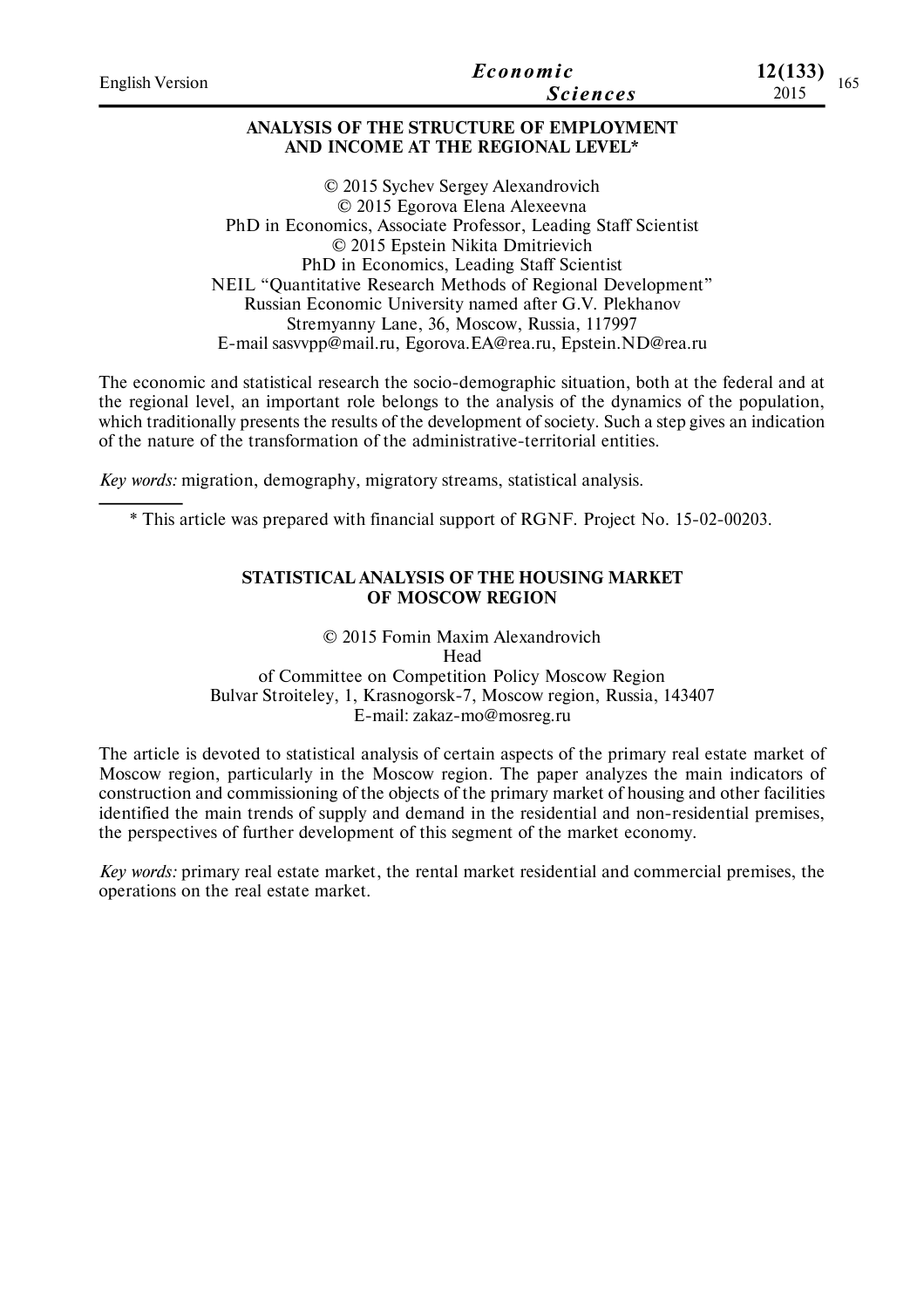# **WORLD ECONOMY**

### **PROBLEMS AND PROSPECTS BANK OF RUSSIA'S POLICY IMPACT ON FINANCIAL MARKET'S PERFORMANCE**

© 2015 Grachev Grigory Vladimirovich St. Petersburg State University Universitetskaya str., 7-9, St. Petersburg, Russia, 199034 E-mail: grigory.grachev@gmail.com

The article focuses on the Bank of Russia's monetary policy and its impact on volatility and dynamics of Russian financial markets, especially stock market. The paper revises key interest rate policy of Bank of Russia, and describes how it may move stocks prices. The author evaluates Bank of Russia's ability to make influence on stock market via rate policy.

*Key words:* Central bank of Russia, Monetary policy, Economic growth, Inflation, Lending, Interest rate, Refinancing rate, Stock market, financial market.

#### *References*

1. Monetary policy aims of Russian Central Bank. URL: http://cbr.ru/DKP/ print.aspx?file=dkp.htm&pid=dkp&sid=itm\_31087.

2. *Hammond G.* State of the art of inflation targeting / Russian version, The Bank of England's Centre for Central Banking Studies. System requirements: AdobeReader. URL: http:// www.bankofengland.co.uk/education/Documents/ccbs/handbooks/pdf/ccbshb29\_ru.pdf.

3. *Yudaeva K.* On the Opportunities, Targets and Mechanisms of Monetary Policy under the Current Conditions // Voprosy ekonomiki. 2014.  $\Box$  9. P. 4-12.

4. *Ordov K.V.* Modernization of a monetary and credit policy of bank of Russia and competitiveness of the russian companies // Ekonomicheskie nauki. 2011.  $\Box$  4 (77). P. 216-219.

5. *Malinina E.V.* Monetary mechanisms raising competitive capacity of russia's economy // Ekonomicheskie nauki. 2007. 10 (35). Р. 337-339.

6. Monetary policy research of Central Bank of Russia, December 2015. System requirements: AdobeReader. URL: http://cbr.ru/publ/ddcp/2015\_04\_ddcp.pdf.

7. On the system of Bank of Russia monetary policy instruments : Bank of Russia press-release 13 September 2013. URL: http://www.cbr.ru/pw.aspx?file=/DKP/130913\_1350427l.htm.

8. Interest rates on the Bank of Russia operations. URL: http://cbr.ru/dkp/ print.aspx?file=standart\_system/rates\_table\_15.htm&pid=dkp&sid=ITM\_49976.

9. Disclosure of information by the Bank of Russia. URL: http://www.cbr.ru/DKP/ print.aspx?file=dkp.htm&pid=dkp&sid=itm\_31087.

10. Main Equity indices of Moscow Exchange. URL: http://moex.com/ru/index/ MICEXINDEXCF.

11. *Fayzullayev Z.Y.* Central Bank's refinancing as long-term borrowing source // Voprosy ekonomiki i prava. 2011.  $\Box$  2.

12. Historical values of MICEX index. URL: http://moex.com/ru/index/MICEXINDEXCF/ archive/#/from=2015-11-10&till=2015-12-11&sort=TRADEDATE&order=desc.

13. Centre of Macroeconomic Research of Sberbank URL: http://www.sberbank.ru/ru/about/ a n a l y t i c s / m a c r o e c o n o m i c s / a r t i c l e ? n e w s I  $D = 2d8$  a 4 b c  $8 - 9312 - 43f2 - b33a -$ 1d32fd96e61b&blockID=11004089&regionID=78&lang=ru&type=NEWS.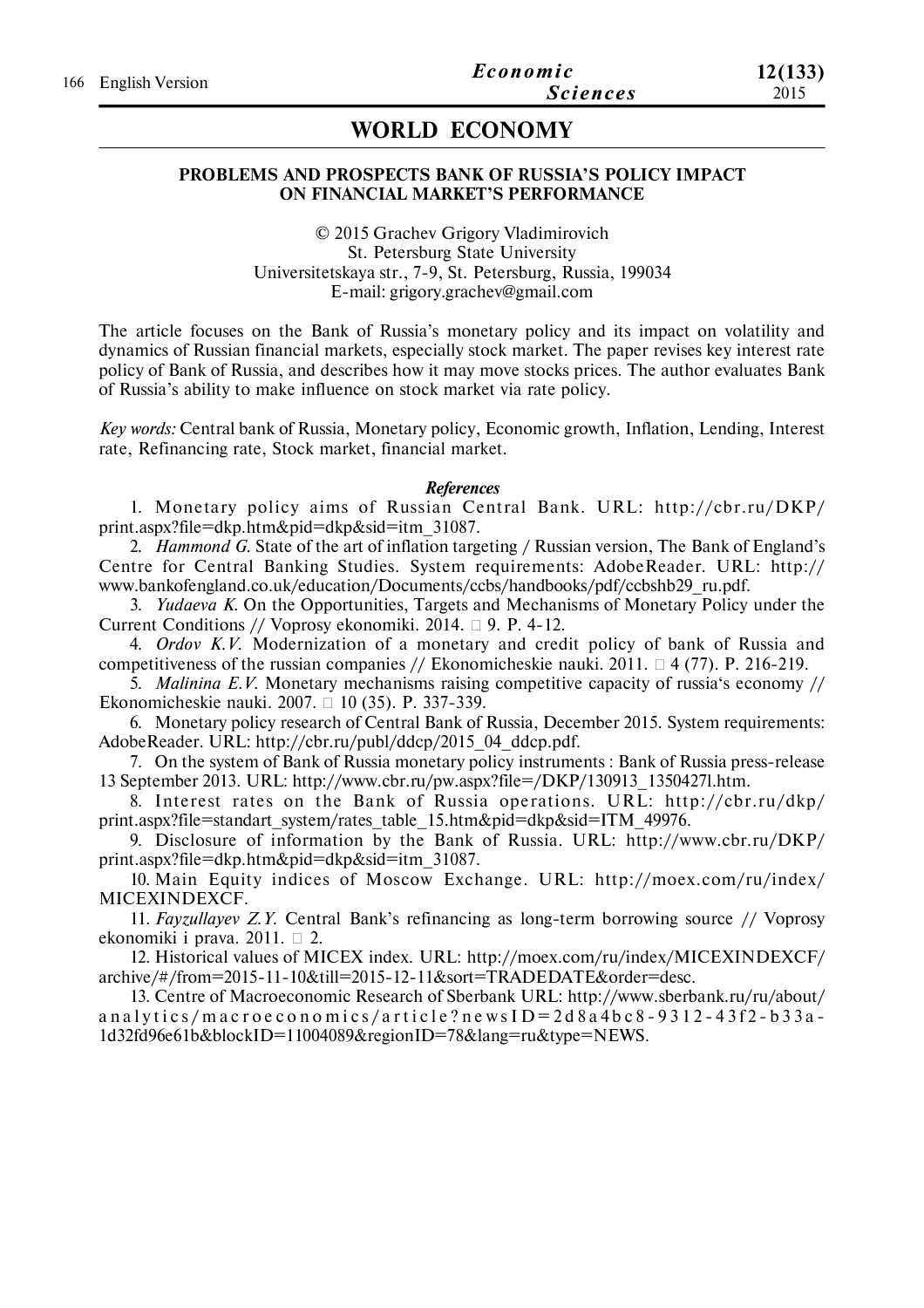| <b>English Version</b> | Economic<br><b>Sciences</b>                                            | 12(133)<br>2015 | 167 |
|------------------------|------------------------------------------------------------------------|-----------------|-----|
|                        | <b>PROBLEMS AND PROSPECTS OF FREE MOVEMENT OF LABOR</b><br>IN THE EAEC |                 |     |
|                        | © 2015 Kotlyarov Nikolai Nikolaevich                                   |                 |     |
|                        | Doctor of Economics, Professor                                         |                 |     |
|                        | Financial University under the Government of Russian Federation        |                 |     |
|                        | Leningradsky avenue, 49, Moscow, Russia, 125993                        |                 |     |
|                        | © 2015 Levchenko Larisa Vladimirovna                                   |                 |     |
|                        | PhD in Economics Professor                                             |                 |     |

PhD in Economics, Professor Samara State University of Economics Soviet Army str., 141, Samara, Russia, 443090 © 2015 Alexeev Peter Victorovich PhD in Economics, Leading Staff Scientist at the Centre for Research on International Economic Relations Financial University under the Government of Russian Federation Leningradsky avenue, 49, Moscow, Russia, 125993 E-mail: lvls@mail.ru

Considers the problems and prospects of free movement of labour within the EEU and the creation of a common labour market. Proposed to intensify common efforts of member countries integrational unit for harmonization of migration legislation with respect to regulation of international migration flows. It is concluded that it is necessary to develop a common legal and information base.

*Key words:* labour market, migrant workers, migration the movement of labour, legal status of migrant workers, the single market for labor, illegal labor migration, regulation of labor migration flows.

The article deals with the problems and prospects of free movement of labor in the EAEC and the creation of a common labor market. It is noted that the formation of conditions for the free movement of labor and the creation of a common labor market is one of the most complex and important activities of integration associations, because in addition to the free movement of labor within the community is necessary to ensure the abolition of any discrimination against citizens of countries-members of the community and create a unified legal regime on a whole range of issues, including the rules of movement, employment, wages, taxation and social security.

The authors consider a number of problems in the regulation of the movement of labor between countries of the community. First of all, it is noted that the national labor markets of the three leading members of the EAEC - Russia, Belarus and Kazakhstan are characterized by the features which are reflected in a number of indicators. First of all, they differ in their size. Another feature is that the total population of the CU and the CES for more than twenty years (until the second half of the 2000s) has tended to decrease.

The authors suggested that more general efforts of the countries - members integratsionnog block on the harmonization of migration legislation for the regulation of external migration flows. The conclusions that need to develop a common legal and information base.

#### *References*

1. Analysis of the economic impact and the legal and institutional consequences of the ratification of the Agreement on the Legal Status of Migrant Workers and Members of Their Families and the Agreement on cooperation in combating illegal migration from third countries for States Parties to the Single Economic Space (Belarus, Kazakhstan, Russia) / EDB Centre for Integration Studies. St. Petersburg, 2012.

2. Member States of the Customs Union and Common Economic Space. Statistical Yearbook / Eurasian Economic Commission. Moscow, 2014.